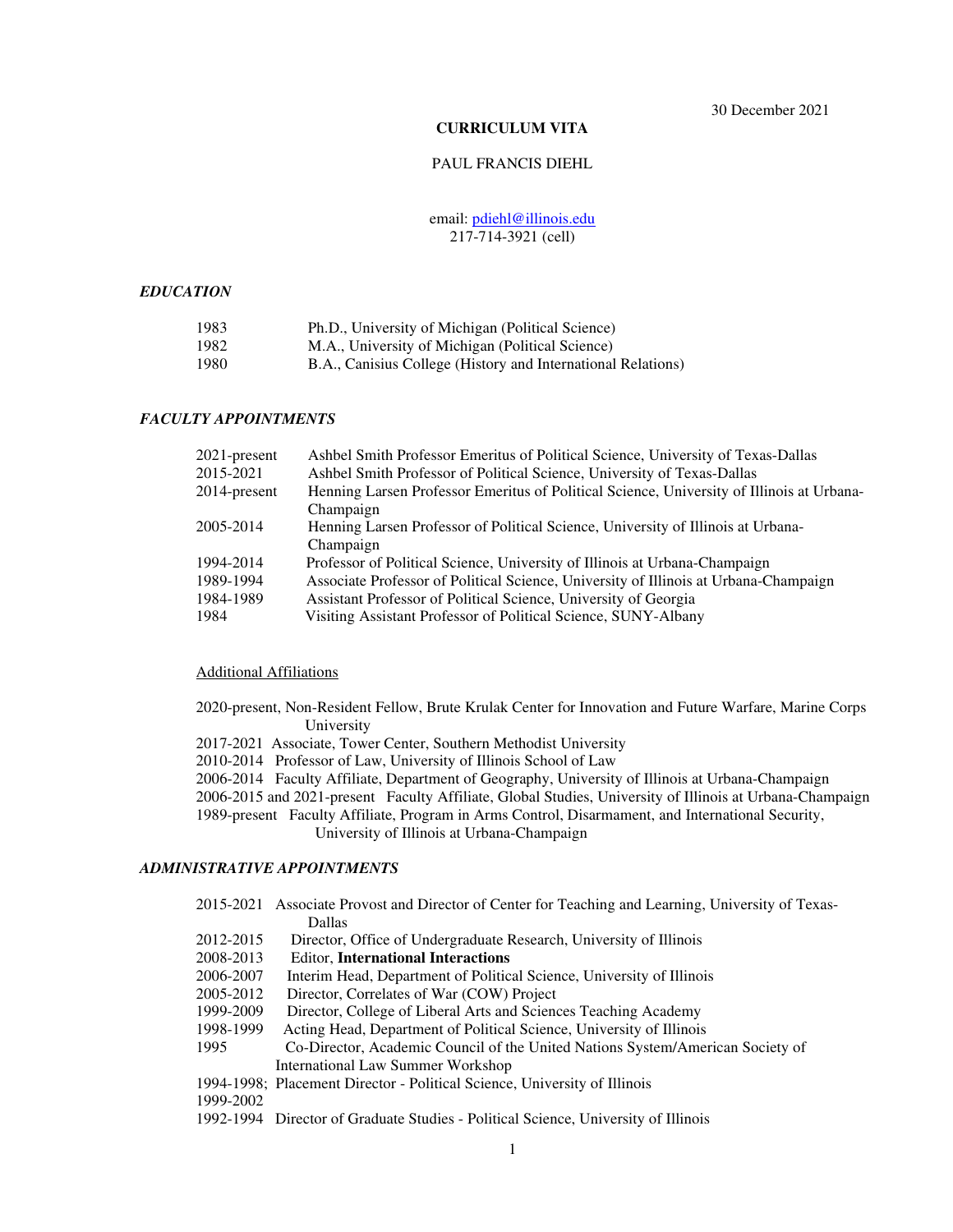1987-1989 Director, Teaching Improvement Program (TIPs), University of Georgia

1986-1988 Chair, Inter-University Group on Political Science (University Center in Georgia)

Organized and implemented faculty speaker series and events for all political science departments in the system.

# *GRANTS*

| 2019-2021 | United States Institute of Peace Grant                               |
|-----------|----------------------------------------------------------------------|
| 2009-2011 | National Science Foundation Grant (co-PI through Penn State)         |
| 2007-2009 | National Science Foundation Grant (co-PI through Penn State)         |
| 2007-08   | Critical Research Initiative Grant                                   |
| 2004      | William and Flora Hewlett Grant                                      |
| 2002-2003 | Provost's Initiative on Teaching Advancement Grant                   |
| 2001-2003 | <b>National Science Foundation Grant</b>                             |
| 2001-2002 | Provost's Initiative on Teaching Advancement Grant                   |
| 2001      | <b>International Studies Association Workshop Grant</b>              |
| 2000-2002 | National Science Foundation Grant                                    |
| 2001      | University of Illinois Research Board Grant                          |
| 2000-2001 | Provost's Initiative on Teaching Advancement Grant                   |
| 2000      | Undergraduate Course Development Award                               |
| 1994-1995 | University of Illinois Research Board Grant                          |
| 1993-1996 | <b>National Science Foundation Grant</b>                             |
| 1993-1994 | University of Illinois Research Board Grant                          |
| 1991      | University of Illinois Research Board Grant                          |
| 1990      | Arms Control, Disarmament, and International Security Studies Course |
|           | Development Award                                                    |
| 1989-1991 | <b>OPTIONS</b> Grant                                                 |
| 1989-1990 | United States Institute of Peace Grant                               |
| 1986-1987 | University of Georgia Instructional Improvement Grant                |
| 1985-1986 | University of Georgia Research Foundation Grant                      |

# *HONORS*

| 2020      | PEACE Distinguished Scholar Award, International Studies Association Peace<br><b>Studies Section</b>                                                     |
|-----------|----------------------------------------------------------------------------------------------------------------------------------------------------------|
| 2017      | J. David Singer Award (outstanding book published in the previous three years).<br>International Studies Association-Midwest (for The Puzzle of Peace)   |
| 2017      | Finalist, Woodrow Wilson Foundation Award, (best book on government,<br>politics, or international affairs). American Political Science Association (for |
|           | <b>The Puzzle of Peace)</b>                                                                                                                              |
| 2015      | King Broadrick-Allen Award for Excellence in Teaching                                                                                                    |
| 2012      | Outstanding Book Award – International Association of Conflict Management                                                                                |
|           | (for Evaluating Peace Operations)                                                                                                                        |
| 2012      | International Studies Association Excellence in Teaching and Mentoring Award<br>(given by International Studies Association - Midwest)                   |
| 2010      | Clarence Berdahl Award for Excellence in Undergraduate Teaching                                                                                          |
| 2008      | Quincy Wright Distinguished Scholar Award (given by International Studies<br>Association – Midwest)                                                      |
| 2001      | Clarence Berdahl Award for Excellence in Undergraduate Teaching                                                                                          |
| 2000-2001 | Arnold O. Beckman Award, University of Illinois Research Board                                                                                           |
| 1999      | University Distinguished Teacher/Scholar Award                                                                                                           |
| 1999      | Campus Award for Excellence in Undergraduate Teaching                                                                                                    |
| 1998-1999 | LAS Dean's Award for Excellence in Undergraduate Teaching                                                                                                |
| 1998      | Karl W. Deutsch Award in International Relations and Peace Research                                                                                      |
|           | (outstanding young scholar in international relations and peace)                                                                                         |
|           |                                                                                                                                                          |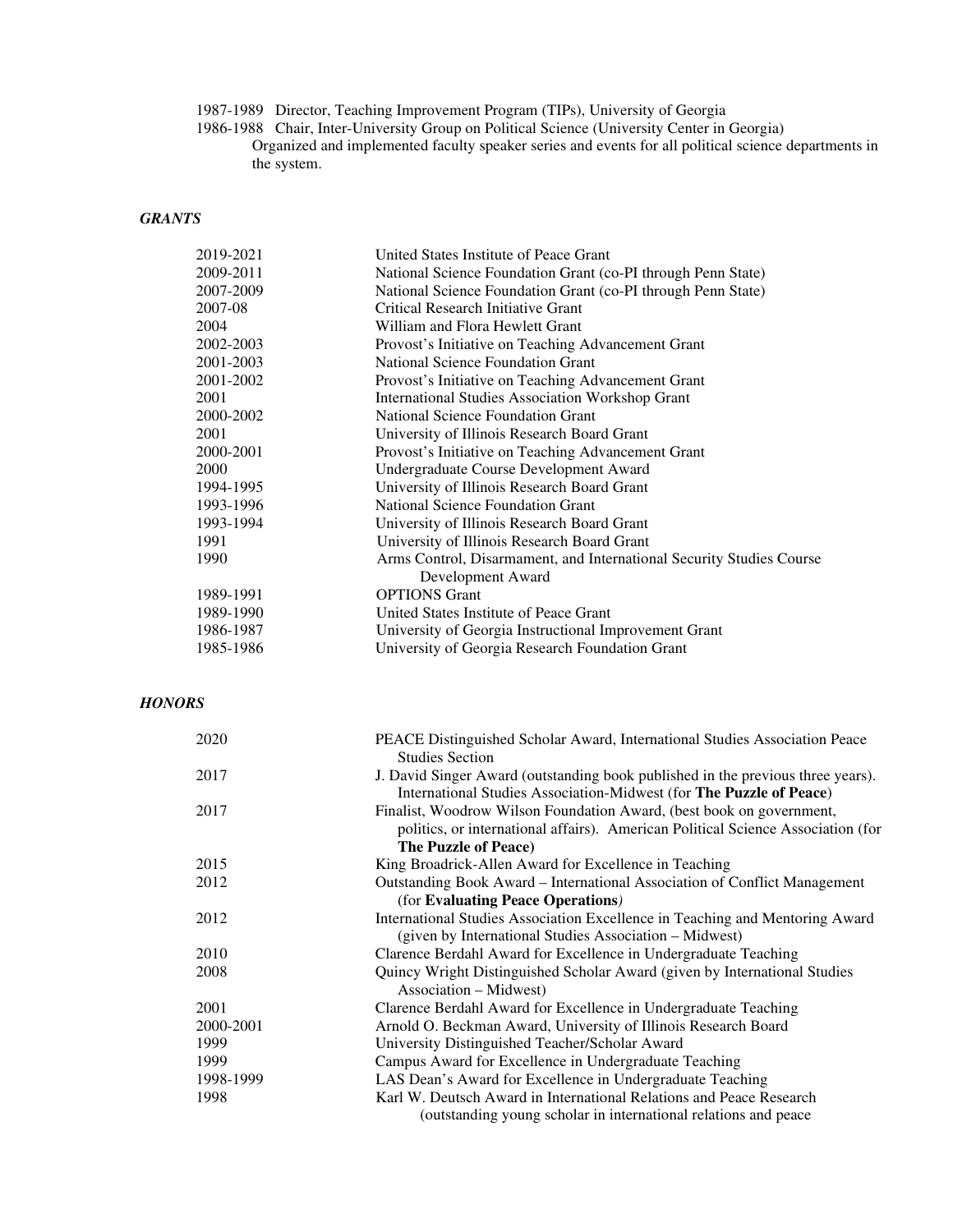|           | research, given by International Studies Association)             |
|-----------|-------------------------------------------------------------------|
| 1997      | Ford Foundation Exchange Professor -- Jawaharlal Nehru University |
| 1996      | Clarence Berdahl Award for Excellence in Undergraduate Teaching   |
| 1996-1997 | Associate, Center for Advanced Study, University of Illinois      |
| 1993      | Alan M. Hallene University Scholar                                |
| 1991      | Clarence Berdahl Award for Excellence in Undergraduate Teaching   |
| 1985-1986 | Lilly Endowment Fellowship                                        |
| 1980-1981 | University of Michigan Fellowship                                 |
| 1980      | summa cum laude graduate of Canisius College                      |
| 1976-1980 | New York State Regents Scholarship                                |
| 1976-1980 | Loyola Scholarship                                                |
|           |                                                                   |

# *PUBLICATIONS*

# **Metrics**

*Google Scholar Citations*: 13,312

*h-index*: 58

*i-index*: 127

## **Books**

**International Conflict Management** (with J. Michael Greig and Andrew Owsiak). (Cambridge: Polity Press, 2019).

**The Puzzle of Peace: The Evolution of Peace in the International System** (with Gary Goertz and Alexandru Balas) (New York: Oxford University Press, 2016).

**The Politics of Global Governance: International Organizations in an Interdependent World** (Boulder: Lynne Rienner Publishers, 2015; 2010 with Brian Frederking; 2005; 2001; 1996)

**Peace Operations** (Cambridge: Polity Press, 2014 with Alexandru Balas; 2008).

**Peace Operation Success: A Comparative Analysis** (edited with Daniel Druckman) (Leiden: Martinus Nijhoff Publishers, 2013.)

**Guide to the Scientific Study of International Processes** (edited with Sara Mitchell and James Morrow) (West Sussex, UK: Wiley-Blackwell, 2012).

**International Mediation** (with J. Michael Greig) (Cambridge: Polity Press, 2012).

 **Evaluating Peace Operations** (with Daniel Druckman) (Boulder: Lynne Rienner Publishers, 2010).

**The Dynamics of International Law** (with Charlotte Ku) (Cambridge: Cambridge University Press, 2010).

**International Law** (edited with Charlotte Ku) (Boulder: Lynne Rienner Publishers, 2009, 2003, 1998)

**Conflict Management** (Volumes 1-5) (with Daniel Druckman) (London: Sage Publications, 2006).

**War** (Volumes 1-6) (London: Sage Publications, 2005)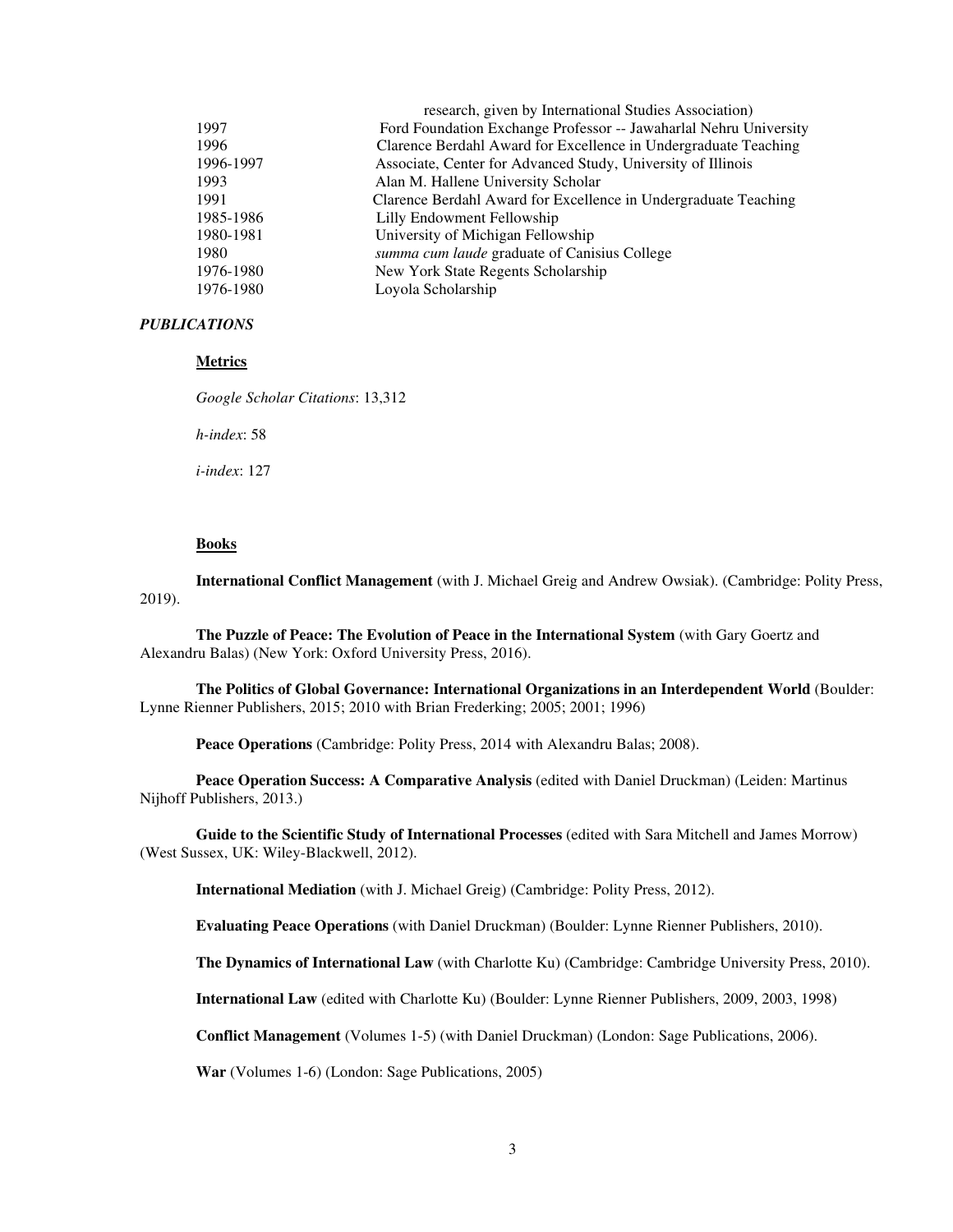**The Scourge of War: New Extensions on an Old Problem** (Ann Arbor: University of Michigan Press,

2004)

**Regional Conflict Management** (edited with Joseph Lepgold). (Boulder: Rowman and Littlefield Publishers, 2003).

**Environmental Conflict** (edited with Nils Petter Gleditsch) (New York: Westview Press, 2001).

**War and Peace in International Rivalry** (with Gary Goertz) (Ann Arbor: University of Michigan Press, 2000)

**A Road Map to War: Territorial Dimensions of International Conflict** (Nashville: Vanderbilt University Press, 1999)

**The Dynamics of Enduring Rivalries** (Urbana: University of Illinois Press, 1998).

**Enhancing Organizational Performance** (with the Committee on Techniques for the Enhancement of Human Performance) (Washington: National Academy of Sciences Press, 1997).

**Reconstructing Realpolitik** (edited with Frank Wayman) (Ann Arbor: University of Michigan Press, 1994).

**International Peacekeeping** (Baltimore: Johns Hopkins University Press, 1994; 1993).

**Territorial Changes and International Conflict** (with Gary Goertz) (London: Routledge, 1992).

**Measuring the Correlates of War** (edited with J. David Singer) (Ann Arbor: University of Michigan Press, 1990).

**The Politics of International Organizations: Patterns and Insights** (Chicago: Dorsey Press, 1989).

**Through the Straits of Armageddon: Arms Control Issues and Prospects** (edited with Loch Johnson) (Athens: University of Georgia Press, 1987).

# **Editorship of Special Journal Issues, Forums, and Collections**

 "Forum on The Introductory Course in International Relations: Regional Variations" **International Studies**  Perspectives (edited with Jamie Frueh), 22, 2 (2021).

**Making Trains from Boxcars: Studying Conflict and Conflict Management Interdependencies** (with Andrew Owsiak and J. Michael Greig) special issue of **International Interactions**, 47, 1 (2021).

 "Future Directions for Peacekeeping Research: A Series of Commentaries" **International Peacekeeping**, 21 4 (2014).

 "Forum: Reflections and Reassessments of the Early Work and Ideas of J. David Singer" (edited with Daniel Geller) **Foreign Policy Analysis**, 15, 2 (2013).

**Peace Operation Success: A Comparative Analysis** special issue of **Journal of International Peacekeeping** (edited with Daniel Druckman), 16, 3-4 (2012).

 "Forum on the Spread of War, 1914-1917: A Dialogue Between Political Scientists and Historians" (edited with John A. Vasquez, Colin Flint, Jürgen Scheffran) **Foreign Policy Analysis**, 7, 2 (2011).

 Scientific Study of International Processes section essays (20) of the International Studies Association Compendium Series (edited with James Morrow) in **The International Studies Encyclopedia** ed. edited by Robert Denemark (London: Wiley-Blackwell, 2010).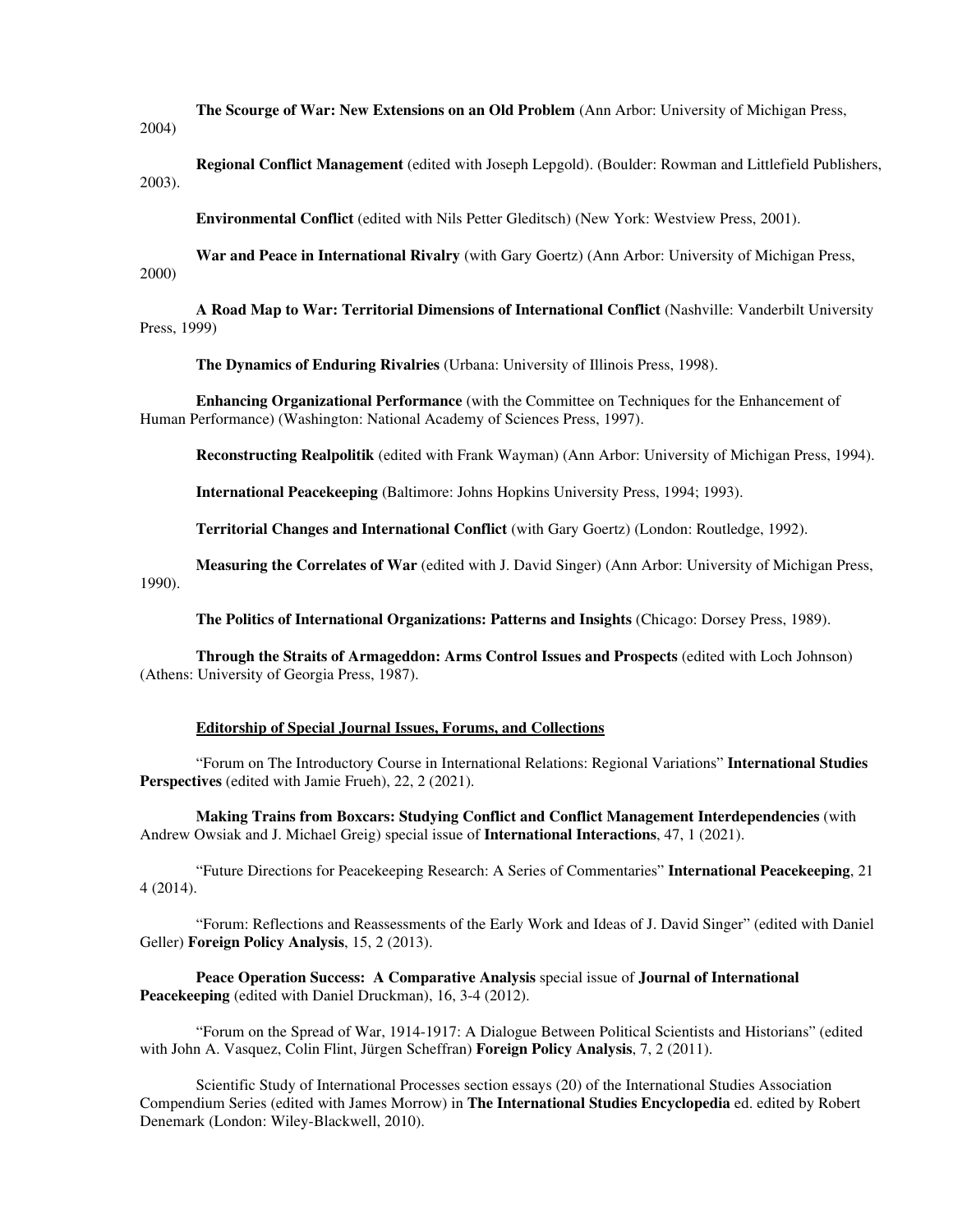**Territorial Conflict Management** – special issue of **Conflict Management and Peace Science** (edited with Shannon O'Lear, Todd Allee, and Derrick Frazier), 23, 4 (2006).

**Dimensions of Territorial Conflict and Resolution: Tangible and Intangible Values of Territory** – theme issue of **GeoJournal** (edited with Shannon O'Lear, Todd Allee, and Derrick Frazier), 64, 4 (2005).

**Conceptualizing and Measuring Conflict Management Success** – special issue of **International Negotiation** (edited with Gary Goertz and Frank Harvey) 7, 3 (2002).

**Post-Peacekeeping Effects and Concerns in the Balkans** – special issue of **Journal of International Relations and Development**, 5, 3 (2002).

**Environmental Conflict** – special issue of **Journal of Peace Research**, 35, 3 (1998).

**Territorial Dimensions of International Conflict** -- special issue of **Conflict Management and Peace Science**, 15, 1 (1996).

## **Journal Articles**

"Getting to the Root of the Issue(s): Expanding the Study of Issues in Militarized Interstate Disputes (MIDs)" (with Joshua Jackson, Andrew Owsiak, and Gary Goertz). *Journal of Conflict Resolution* (conditional acceptance).

"Managing International - Civil Militarized Conflicts (I-CMC): Empirical Patterns" (with Andrew Owsiak and Gary Goertz) **Civil Wars** (forthcoming).

"Exploring the Compatibility of Multiple Missions in UN Peace Operations" (with Grace Mueller and Daniel Druckman). **International Peacekeeping** (forthcoming).

"Juggling Several Balls at Once: Multiple Missions in MONUC" (with Grace Mueller and Daniel Druckman). **Global Governance**, 27, 4 (2021): 493-516.

"Peace Data: Concept, Measurement, Patterns, and Research Agenda" (with Gary Goertz and Yahve Gallegos) **Conflict Management and Peace Science**, 38, 5 (2021): 605-624.

"Extant Commitment, Risk, and UN Peacekeeping Authorization" (with Rebecca Cordell and Thorin Wright). **International Interactions**, 47,1 (2021): 135-160.

"Making Trains from Boxcars: Studying Conflict and Conflict Management Interdependencies" (with Andrew Owsiak and J. Michael Greig) **International Interactions**, 47, 1 (2021): 1-22.

"Settling Resistant Territorial Disputes: The Territorial Boundary Peace in Latin America" (with Luis Schenoni, Gary Goertz, and Andrew Owsiak). **International Studies Quarterly**, 64, 1 (2020): 57-70.

"Even Some International Law is Local: Implementation of Treaties Through Subnational Mechanisms" (with David Stewart, William Henning, and Charlotte Ku) **Virginia Journal of International Law**, 60, 1 (2019): 105-158.

"Triage or Substitution?: The Changing Face of UN Peacekeeping in the Era of Trump and Nationalism" **International Peacekeeping**, 26, 5 (2019): 540-544.

"Substituting for United States-led Multilateralism" **Negotiation Journal**, 35, 1 (2019): 123-125.

"What's So Peaceful About the Asian Peace?" (with Blake Hoffman, Andrew Owsiak, Gary Goertz, and Yahve Gallegos) **Asian International Studies Review**, 19, 1 (2018): 49-73.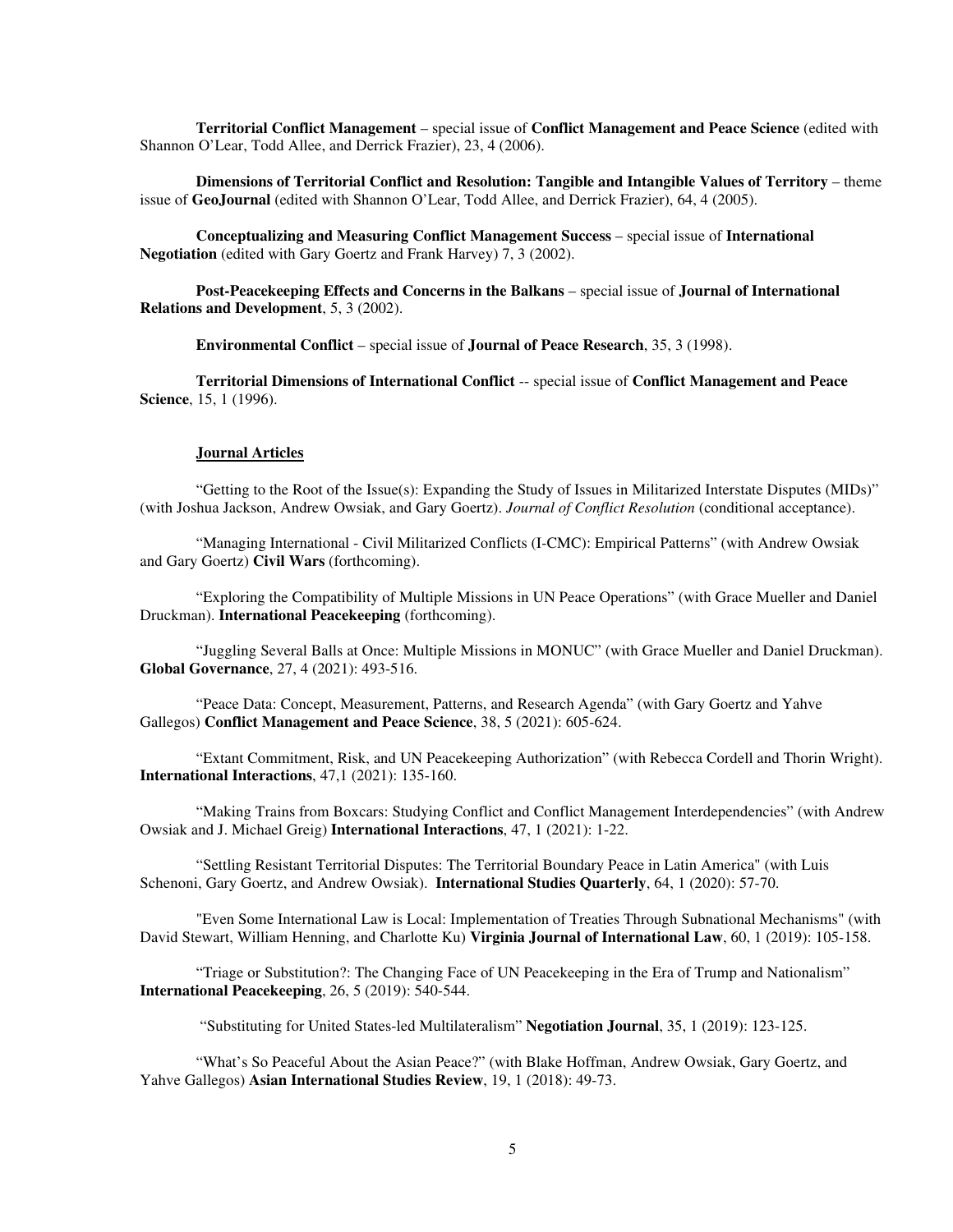"Multiple Peacekeeping Missions: Analyzing the Interdependence of Peace Operation Missions and Outcomes" (with Daniel Druckman) **International Peacekeeping,** 25, 1 (2018): 28-51.

"Not the Same Old Way: Trends in Peace Operations" (with Daniel Druckman) **Brown Journal of World Affairs**, 24, 1 (2017): 249-260.

"Peacekeeping Research with Non-Peacekeeping Data" **International Peacekeeping**, 24, 1 (2017): 38-43.

"Border Settlement and the Movement Toward and From Negative Peace" (with Andrew Owsiak and Gary Goertz) **Conflict Management and Peace Science**, 34, 2 (2017): 176-193.

"Law and Legitimacy in Territorial Changes" (with David Bowden). **Connecticut Journal of International Law,** 32, 1 (2016): 49-71.

"A Conditional Defense of the Dyadic Approach" (with Thorin Wright) **International Studies Quarterly**, 60, 2 (2016): 363-368.

"Unpacking Territorial Disputes: Domestic Political Influences and War" (with Thorin Wright). **Journal of Conflict Resolution**, 60, 4 (2016): 645-669.

"Exploring Peace: Looking Beyond War and Negative Peace" **International Studies Quarterly** 60, 1 (2016): 1-10.

"Déjà vu All Over Again and Peacekeeping Reform?: The HIPPO Report and Barriers to Implementation" (with Duu/Jason Renn). **Journal of International Peacekeeping**, 19, 3-4 (2015): 211-226.

"The Interdependence of Conflict Management Approaches" (with Patrick Regan) **Conflict Management and Peace Science**, 32, 1 (2015): 99-107.

"Behavioral Studies of Peacekeeping Outcomes" **International Peacekeeping,** 21, 4 (2014): 484-491.

"Crossing the Red Line: International Legal Limits on Policy Options" (with Todd Robinson and Tyler Pack). **Yale Journal of International Affairs**, 9, 1 (2014): 58-67.

"The Effects of Rivalry on Rivalry: Accommodation and the Strategic Management of Threat." (with Seden Akcinaroglu and Elizabeth Radziszewski) **Foreign Policy Analysis**, 10, 1 (2014): 81-100.

"The Spatial Diffusion of War: The Case of World War I" (with John Vasquez, Colin Flint, Jürgen Scheffran, Sang-hyun Chi, Steven Radl, and Toby Rider). **Journal of the Korean Geographical Society,** 49, 1 (2014): 57-76.

"Bridging the International Law-International Relations Divide: Taking Stock of Progress." (with Adam Irish and Charlotte Ku) **The Georgia Journal of International and Comparative Law,** 41, 2 (2013): 357-388.

"J. David Singer and Conflict Issues: Does it Matter Over What States Fight?" **International Studies Review,** 15, 2 (2013): 265-270.

"Terminated or Just Interrupted?: How the End of a Rivalry Plants the Seeds for Future Conflict" (with Gennady Rudkevich and Konstantinos Travlos) **Social Science Quarterly**, 94, 1 (2013): 158-174..

"Peace Operation Success: The Evaluation Framework" (with Daniel Druckman) **Journal of International Peacekeeping** 16, 3-4 (2012): 209-225.

"Revisiting the Framework: Extensions and Refinements" (with Daniel Druckman) **Journal of International Peacekeeping**16, 3-4 (2012): 343-353.

"Caution in What You Wish For: The Consequences of a Right to Democracy" (with Sara Mitchell) **Stanford Journal of International Law**, 48, 2 (2012): 33-62.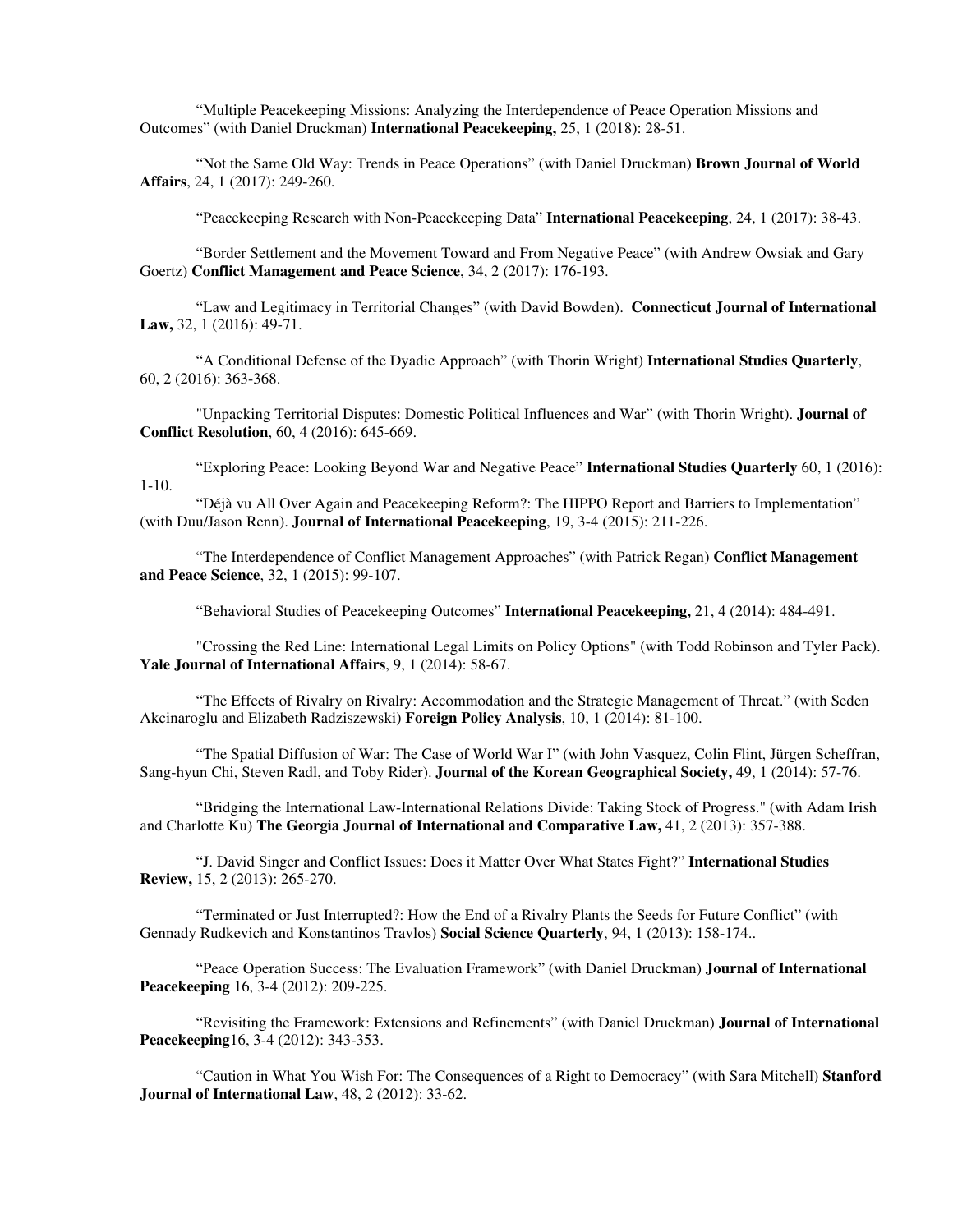"Peacekeeping: A Barrier to Durable Peace?" (with J. Michael Greig) **Yale Journal of International Affairs** 7, 1 (2012): 46-53.

"Demanding Peace: The Impact of Prevailing Conflict on the Shift from Peacekeeping to Peacebuilding" (with Alexandru Balas and Andrew Owsiak) **Peace and Change**, 37, 2 (2012): 195-226.

"Worth a Pound of Cure?: An Empirical Assessment of the Bush Doctrine and Preventive Military Action" (with Shyam Kulkarni) **University of Miami International and Comparative Law Review**, 19, 1 (2011): 57-97.

"The Bush Doctrine and the Use of Force: Reflections on Rule Construction and Application" (with Shyam Kulkarni and Adam Irish) **Loyola University International Law Review**, 9, 1 (2011): 71-101.

"A Model of Scale in Environmental Conflict" (with Shannon O'Lear). **Whitehead Journal of Diplomacy and International Relations**, 12, 1 (2011): 27-37.

 "The ConflictSpace of Cataclysm: The International System and the Spread of War 1914-1917" (with John Vasquez, Colin Flint, Jürgen Scheffran, Sang-hyun Chi, and Toby Rider) **Foreign Policy Analysis** 7, 2 (2011): 143- 168.

 "Just Part of the Game?: Arms Races, Rivalry, and War" (with Toby Rider and Michael Findley) **Journal of Peace Research**, 48, 1 (2011): 85-100.

 "Conceptualizing ConflictSpace: Towards a Geography of Relational Power and Embeddedness in the Analysis of Interstate Conflict" (with Colin Flint, John Vasquez, Jurgen Scheffran, and Sang-Hyun Chi) **Annals of the Association of American Geographers,** 99, 5 (2009): 827-835.

"Dimensions of the Conflict Environment: Implications for Peace Operation Success" (with Daniel Druckman). **Journal of International Peacekeeping** 13, 1-2 (2009): 6-44.

"Colouring Within the Lines: How the International Legal Operating System Influences Rule Creation" (with Charlotte Ku). **Global Society**, 22, 3 (2008): 319-336.

"The Peace Scale: Conceptualizing and Operationalizing Non-Rivalry and Peace" (with James Klein and Gary Goertz). **Conflict Management and Peace Science**, 25, 1 (2008): 67-80.

"Not Drawn to Scale: Research on Resource and Environmental Conflict" (with Shannon O'Lear). **Geopolitics**, 12, 1 (2007): 166-182.

"Softening Up: Making Conflicts More Amenable to Diplomacy" (with Michael Greig) **International Interactions** 32, 4 (2006): 355-384.

"Irrational War and Constitutional Design" (with Tom Ginsburg). **Michigan Journal of International Law**, 27, 4 (2006): 1239-1259.

"Just a Phase?: Integrating Conflict Dynamics Over Time" **Conflict Management and Peace Science**, 23, 3 (2006): 199-210.

"Filling In The Gaps: Extra-Systemic Mechanisms for Addressing Imbalances Between the International Legal Operating and Normative Systems." (with Charlotte Ku). **Global Governance**, 12, 1 (2006): 161-183.

"The New Rivalry Data Set: Procedures and Patterns" (with James Klein and Gary Goertz) **Journal of Peace Research**, 43, 3 (2006): 331-348.

"Passing the Buck?: Regional Organizations and Conflict Management in the Post-Cold War Era" (with Young-Im Cho). **Brown Journal of World Affairs**, 12, 2 (2006) 191-202.

"The 'New(?)' Geographies of War and Peace" (review essay). **GeoJournal**, 64, 4 (2005): 329-332.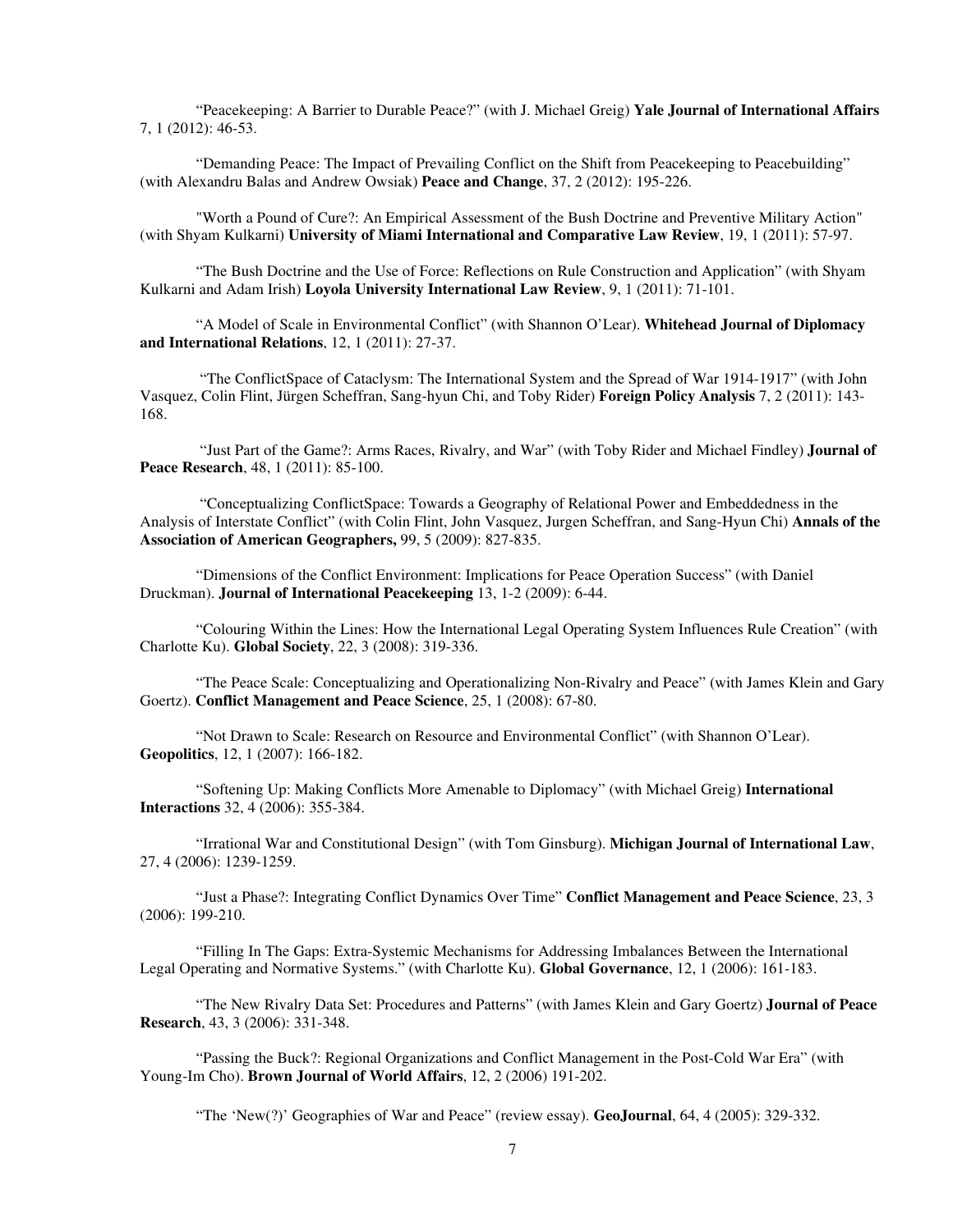"The Peacekeeping-Peacemaking Dilemma" (with Michael Greig) **International Studies Quarterly**, 49, 4 (2005): 621-645.

"Maintenance Processes in International Rivalries." (with Gary Goertz and Bradford Jones). **Journal of Conflict Resolution**, 49, 5 (2005): 742-769.

"Reconceptualizing Treaty Consent" **Gonzaga Journal of International Law**, 6 (2003): http://www.gonzagajil.org/content/view/94/26/

"The Dynamics of International Law: The Interaction of Normative and Operating Systems" (with Charlotte Ku and Daniel Zamora) **International Organization**, 57, 1 (2003): 43-75.

"The Correlates of War (COW) Project Direct Contiguity Data, Version 3.0," (with Douglas Stinnett, Jaroslav Tir, Philip Schafer, and Charles Gochman) **Conflict Management and Peace Science**, 19, 2 (2002): 59-67.

 **"**Treaties and Conflict Management in Enduring Rivalries" (with Gary Goertz) **International Negotiation**, 7, 3 (2002): 379-398.

 **"**Conceptualizing and Measuring Conflict Management Success; An Overview" (with Gary Goertz and Frank Harvey) **International Negotiation**, 7, 3 (2002): 291-298.

 "Chasing Headlines: Setting the Agenda on War" **Conflict Management and Peace Science**, 19, 1 (2002): 5- 26.

"The Political Implications of Using New Technologies in Peace Operations" **International Peacekeeping**, 9, 3 (2002): 1-24.

 "After the Blues: Post-Peacekeeping Effects and Concerns in the Balkans" **Journal of International Relations and Development**, 5, 3 (2002): 234-239.

"Geographic Dimensions of Enduring Rivalries" (with Jaroslav Tir) **Political Geography**, 21 (2002): 263- 286.

 "Turning Down the Heat: Influences on Conflict Management in Enduring Rivalries" (with Pelle Andersen, Justin Bumgardner, and Michael Greig) **International Interactions**, 27, 3 (2001): 239-274.

"The Path(s) to Rivalry: Behavioral and Structural Explanations of Rivalry Development" (with Douglas Stinnett) **Journal of Politics**, 63, 3 (2001): 717-740.

"International Law: Stepchild in Social Science Research" **International Studies Review**, 3, 1 (2001): 4-9.

 "The Democratic Peace and Rivalries" (with Paul Hensel and Gary Goertz) **Journal of Politics**, 62, 4 (2000): 1173-1188.

 "Forks in the Road: Theoretical and Policy Concerns for 21st Century Peacekeeping" **Global Society**, 14, 3 (2000): 337-360.

 "Financing U.N. Peacekeeping: A Review and Assessment of Proposals" (with Elijah PharoahKhan) **Policy Studies Review**, 17, 1 (2000): 71-104.

 "The Price of Peace: A Predictive Model of UN Peacekeeping Fiscal Costs" (with David Green and Chad Kahl) **Policy Studies Journal**, 26, 4 (1998): 620-635.

 "Predicting the Size of UN Peacekeeping Operations" (with David Green and Chad Kahl) **Armed Forces and Society**, 24, 4 (1998): 485-500.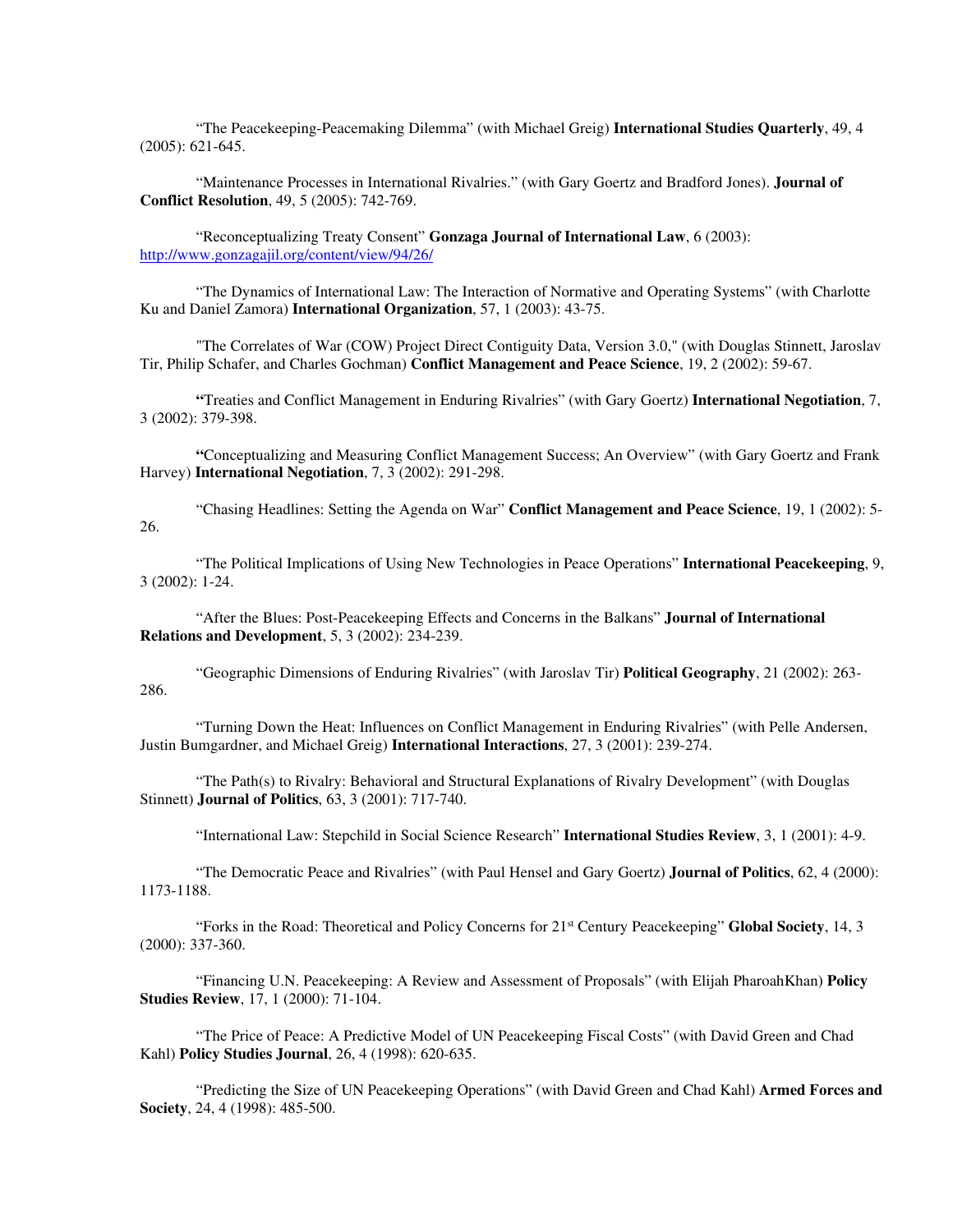"Environmental Conflict: An Introduction" **Journal of Peace Research**, 35, 3 (1998): 275-277.

 "Demographic Pressure and Interstate Conflict: Linking Population Growth and Density to Militarized Disputes and Wars, 1930-1989" (with Jaroslav Tir) **Journal of Peace Research**, 35, 3 (1998): 319-339.

 "Reconfiguring the Arms Race-War Debate" (with Mark Crescenzi) **Journal of Peace Research**, 35, 1 (1998): 111-118.

 "International Peacekeeping and Conflict Resolution: A Taxonomic Analysis with Implications" (with Daniel Druckman and James Wall) **Journal of Conflict Resolution**, 42, 1 (1998): 33-55.

 "Territorial Changes, 1816-1996: Procedures and Data" (with Jaroslav Tir, Philip Schafer, and Gary Goertz) **Conflict Management and Peace Science**, 16, 1 (1998): 89-97.

 "The Management and Termination of Protracted Interstate Conflicts: Conceptual and Empirical Considerations" (with Jacob Bercovitch and Gary Goertz) **Millenium**, 26, 3 (1997): 751-770.

 "Conflict Management of Enduring Rivalries: Frequency, Timing, and Short-Term Impact of Mediation" (with Jacob Bercovitch) **International Interactions**, 22, 4 (1997): 299-320.

 "Territorial Dimensions of International Conflict: An Introduction" **Conflict Management and Peace Science**, 15, 1 (1996): 1-5.

 "United Nations Intervention and Recurring Conflict" (with Jennifer Reifschneider and Paul Hensel) **International Organization**, 50, 4 (1996): 683-700.

 "With the Best of Intentions: Lessons from UNOSOM I and II" **Studies in Conflict and Terrorism,** 19, 2 (1996): 153-177.

 "Taking Enduring Out of Enduring Rivalry: The Rivalry Approach to War and Peace" (with Gary Goertz) **International Interactions**, 21, 3 (1995): 291-308.

 "The Initiation and Termination of Enduring Rivalries: The Impact of Political Shocks" (with Gary Goertz) **American Journal of Political Science**, 39, 1 (1995): 30-52.

 "It Takes Two to Tango: Non-Militarized Response in Interstate Disputes" (with Paul Hensel) **Journal of Conflict Resolution**, 38, 3 (1994): 479-506.

 "The Theory of Collective Action and NATO Defense Burdens: New Empirical Tests" (with John Oneal) **Political Research Quarterly**, 47, 2 (1994): 373-396.

 "United Nations Peacekeeping and Arms Control Verification" (with Sonia Jurado) **Contemporary Security Policy**, 15, 1 (1994): 38-54.

 "Substitutes or Complements?: The Effects of Alliances on Military Spending in Major Power Rivalries" **International Interactions**, 19, 3 (1994): 159-176..

 "Testing Empirical Propositions About Shatterbelts, 1945-1976" (with Paul Hensel) **Political Geography**, 13, 1 (1994): 33-51.

 "Enduring Rivalries: Theoretical Constructs and Empirical Patterns" (with Gary Goertz) **International Studies Quarterly**, 37, 2 (1993): 147-171.

 "Institutional Alternatives to Traditional U.N. Peacekeeping: An Assessment of Regional and Multinational Options" **Armed Forces and Society**, 19, 2 (1993): 209-230.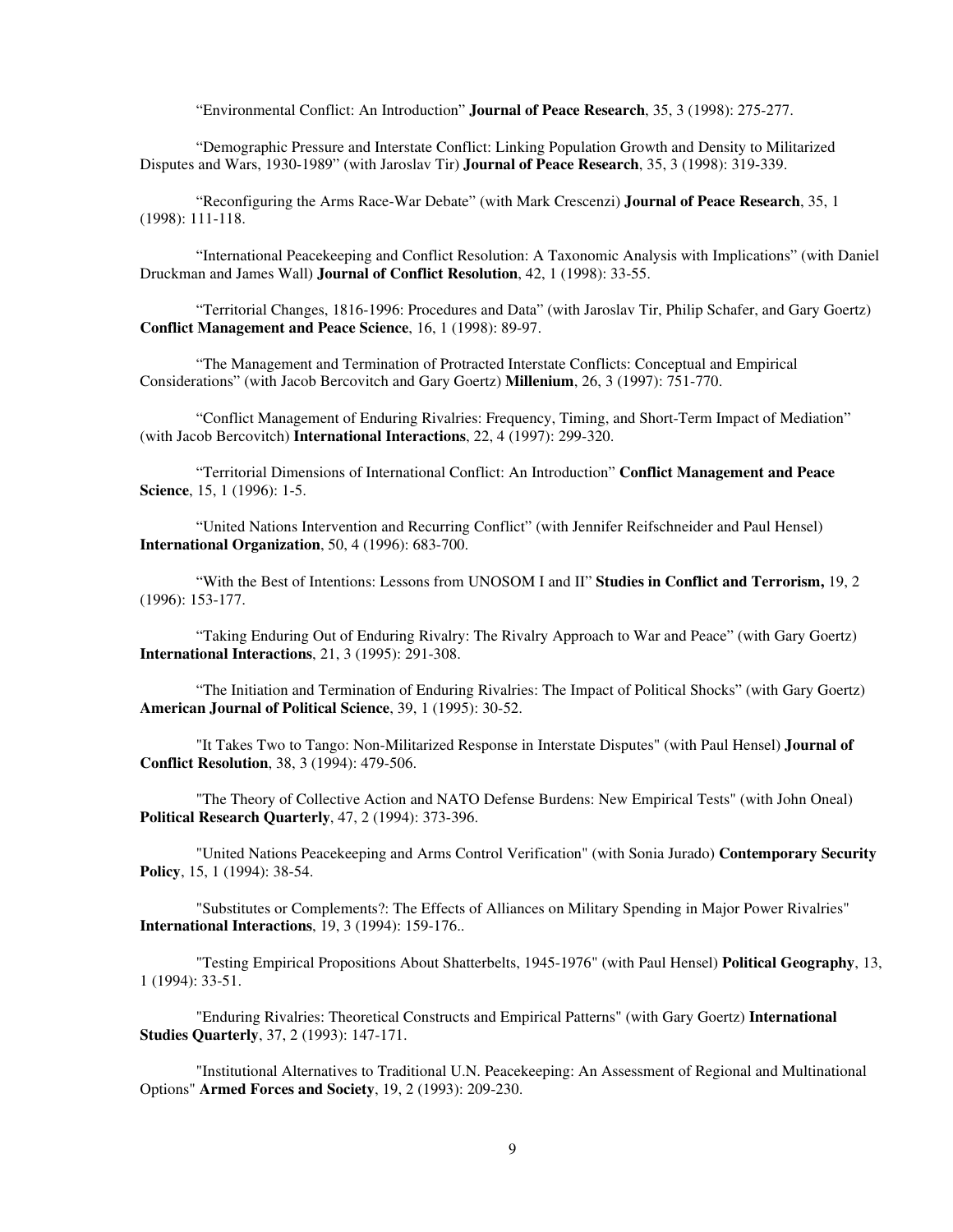"United Nations Election Supervision in South Africa?: Lessons from the Namibian Peacekeeping Experience" (with Sonia Jurado) **Studies in Conflict and Terrorism**, 16, 1 (1993): 61-74.

 "Toward a Theory of International Norms: Some Conceptual and Measurement Issues" (with Gary Goertz) **Journal of Conflict Resolution**, 36, 4 (1992): 634-664.

 "The Empirical Importance of Enduring Rivalries" (with Gary Goertz) **International Interactions**, 18, 2 (1992): 151-163.

 "What Are They Fighting For?: The Importance of Issues in International Conflict Research**" Journal of Peace Research**, 29, 3 (1992): 333-344.

"The Correlates of War Project: A Bibliographic Essay" **International Studies Notes**, 17, 2 (1992): 21-33.

 "Mutual Benefits From International Intervention: New Roles for United Nations Peacekeeping Forces" (with Chetan Kumar) **Bulletin of Peace Proposals**, 22, 4 (1991): 369-375.

 "Interstate Conflict Over Exchanges of Homeland Territory, 1816-1980" (with Gary Goertz) **Political Geography Quarterly**, 10, 4 (1991): 342-355.

 "Cambiamenti Territoriali e Conflitti del Futuro (Territorial Changes and Future International Conflict)" (with Gary Goertz) **Relazioni Internazionali**, 55 (1991): 22-33.

 "Entering International Society: Military Conflict and National Independence, 1816-1980" (with Gary Goertz) **Comparative Political Studies**, 23, 4 (1991): 497-518.

 "Geography and War: A Review and Assessment of the Empirical Literature" **International Interactions**, 17, 1/2 (1991): 11-27.

"Ghosts of Arms Control Past" **Political Science Quarterly**, 105, 5 (1990-91): 597-615.

 "Military Substitution Effects From Foreign Economic Aid: Buying Guns with Foreign Butter?" (with Nikolaos Zahariadis and Rick Travis) **Social Science Quarterly**, 71, 4 (1990): 774-785.

 "Agendas, Alternatives, and Public Policy: Lessons from the U.S. Foreign Policy Arena" (with Robert Durant) **Journal of Public Policy**, 9, 2 (1989): 179-205.

 "After the Shooting Stops: Insights on Post-War Economic Growth" (with Dirk Van Raemdonck) **Journal of Peace Research**, 26, 3 (1989): 249-264.

"A Permanent U.N. Peacekeeping Force: An Evaluation" **Bulletin of Peace Proposals**, 20, 1 (1989): 27-36.

 "A Territorial History of the International System" (with Gary Goertz) **International Interactions**, 15, 1 (1989): 81-93.

 "Avoiding Another Beirut Disaster: Strategies for the Deployment of U.S. Troops in Peacekeeping Roles" **Conflict**, 8, 4 (1988): 261-270.

 "The Defense Issue in West Germany: The Economic and Political Constraints on Increased Military Allocations" (with Christopher Allen) **Armed Forces and Society**, 15, 1 (1988): 93-112.

"Peacekeeping Operations and the Quest for Peace" **Political Science Quarterly**, 103, 3 (1988): 485-507.

 "Territorial Changes and Militarized Conflict" (with Gary Goertz) **Journal of Conflict Resolution**, 32, 1 (1988): 103-122.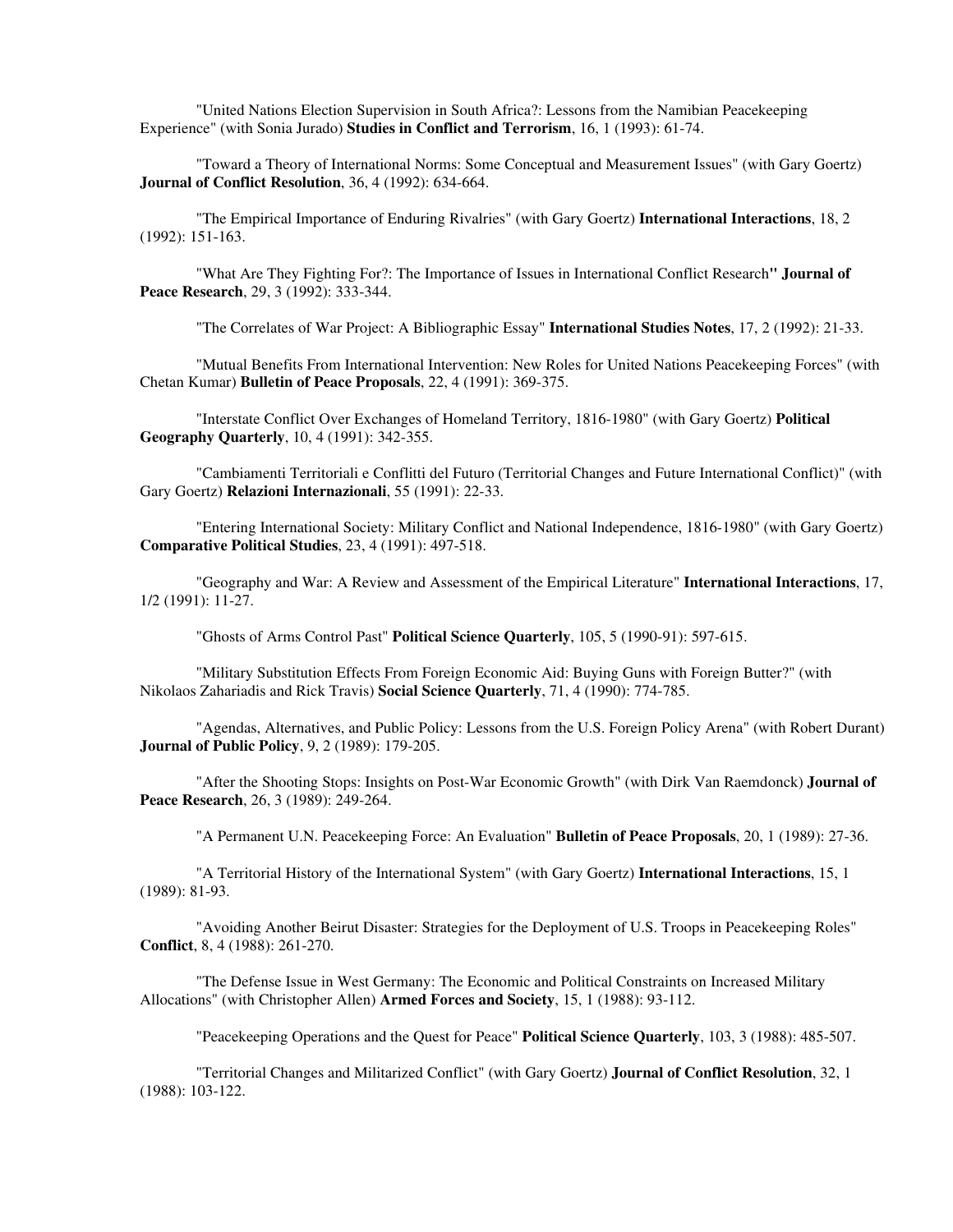"Comrades and Cossacks: A Historical Perspective on Soviet Military Behavior" (with Steven Elliott**) Peace Research**, 19, 3 (1987): 41-53.

"NATO's Conventional Inferiority" **Global Affairs**, 2, 4 (1987): 42-56.

 "Messenger or Message?: Military Buildups and the Initiation of Conflict" (with Jean Kingston) **Journal of Politics,** 49, 3 (1987): 801-813.

"The Perils of Para Bellum" **Peace and Change**, 12, 1/2 (1987): 65-70.

 "A Nuclear Weapon Free Zone in Nordic Europe: Prospects and Problems" (with Stephen McKelvey**) Global Affairs** 2, 1 (1987): 144-156.

 "When Peacekeeping Does Not Lead to Peace: Some Notes on Conflict Resolution" **Bulletin of Peace Proposals**, 18, 1 (1987): 47-53.

 "Measuring Military Allocations: A Comparison of Different Approaches" (with Gary Goertz), **Journal of Conflict Resolution** 30, 3 (1986): 553-581.

 "Contiguity and Military Escalation in Major Power Rivalries, 1816-1980" **Journal of Politics**, 47, 4 (1985): 1203-1211.

 "Armaments Without War: An Analysis of Some Underlying Effects" **Journal of Peace Research**, 22, 3 (1985): 249-259.

"Arms Races to War: Testing Some Empirical Linkages" **Sociological Quarterly**, 26, 3 (1985): 331-349.

 "Trends in Military Allocation Since 1816: What Goes Up Does Not Always Come Down" (with Gary Goertz), **Armed Forces and Society**, 12, 1 (1985): 134-144.

"Arms Races and Escalation: A Closer Look" **Journal of Peace Research**, 20,3 (1983): 205-212.

# **Book Chapters**

 "The Peace Puzzle: Understanding Transitions to Peace" (with Andrew Owsiak and Gary Goertz). in **What Do We Know About War?** 3 rd edition, ed. by Sara Mitchell and John Vasquez. (Lanham, MD: Rowman and Littlefield, 2021), pp. 171-190.

 "Assessment of Peace Operations" (with Daniel Druckman) in **Palgrave Encyclopedia of Peace and Conflict Studies** ed. by Oliver Richmond and Gëzim Visoka (London: Palgrave Macmillan, 2020). https://doi.org/10.1007/978-3-030-11795-5\_29-1

 "Conceptual Evolution of Peace Operations" in **Palgrave Encyclopedia of Peace and Conflict Studies** ed. by Oliver Richmond and Gëzim Visoka (London: Palgrave Macmillan, 2020). https://doi.org/10.1007/978-3-030- 11795-5\_30-1

"What Richardson Got Right (and Wrong) about Arms Races and War" in **Lewis F Richardson: His Intellectual Legacy and Influence in the Social Sciences** ed. by Nils Petter Gleditsch. (Manheim: Springer, 2020), pp. 35-44.

 "Disarmament: Cause, Consequence, or Early Warning Indicator of Peace?" in **The Causes of Peace** ed. by Asle Toje and Bård Nikolas Vik Steen. (Oslo: Norwegian Nobel Institute, 2019), pp. 387-412.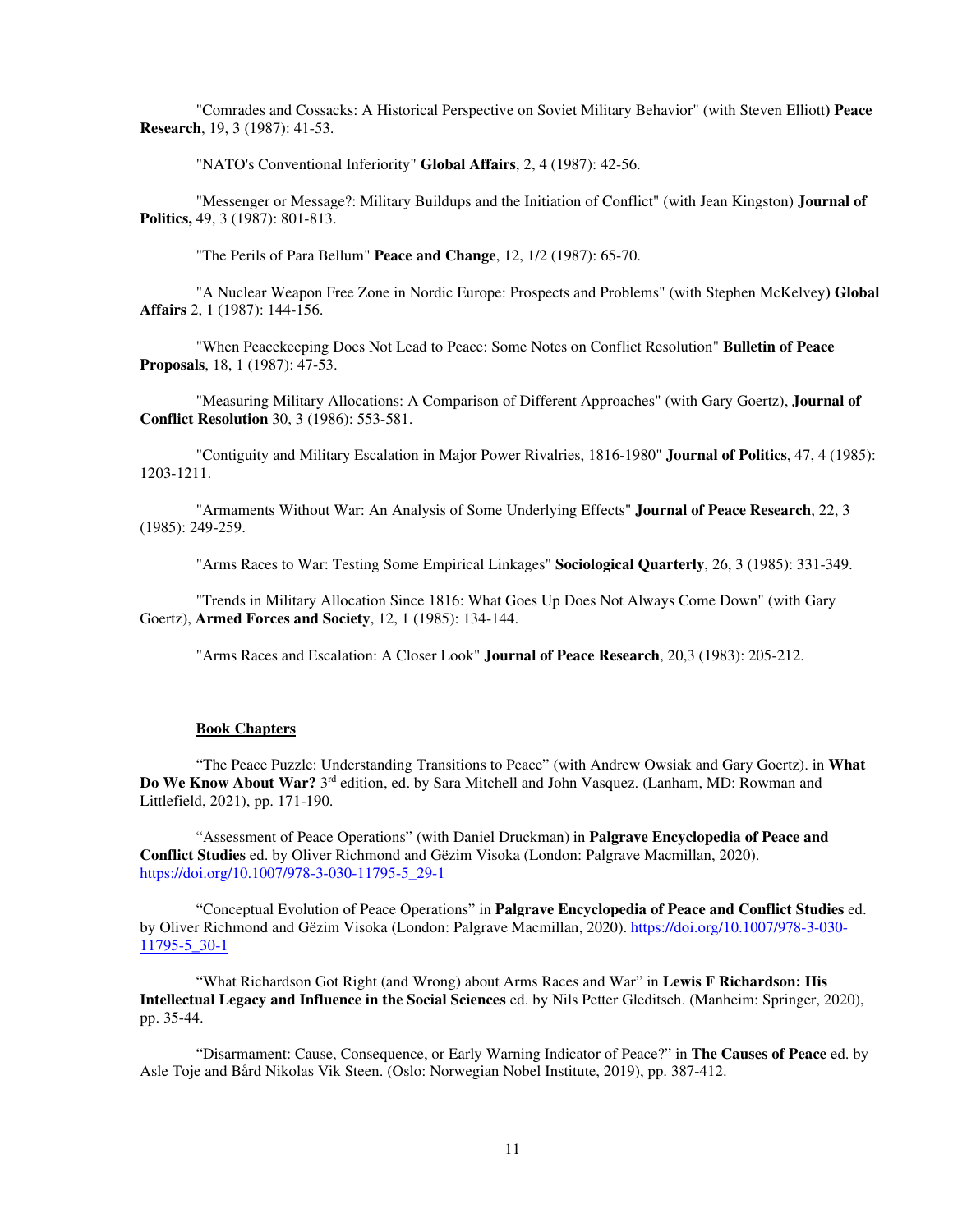"Major Structures and Processes of Conflict Management and Global Governance" (with J. Michael Greig and Andrew Owsiak) in **The Routledge Companion to Peace and Conflict Studies** ed. by Sean Byrne, Thomas Matyok, and Imani Scott (London: Routledge, 2019), pp. 459-469.

 "Mediation and Compatibility with Other Conflict Management Approaches" (with J. Michael Greig and Andrew Owsiak) in **Research Handbook on Mediating International Crises** ed. by Jonathan Wilkenfeld, Kyle Beardsley, and Dave Quinn. (Cheltenham, UK: Edward Elgar, 2019), pp. 63-78.

 "Peace: A Conceptual Survey" in the **Oxford Research Encyclopedia of International Studies**. (Oxford: Oxford University Press, 2019).

 "Wither Rivalry or Withered Rivalry?" in **China-India Rivalry in the Globalization Era** ed. by T.V. Paul (Washington, DC: Georgetown University Press, 2018): 253-272.

 "Theories of Interstate Peace" (with Gary Goertz) in **Encyclopedia of Empirical International Relations Theory,** Volume 4, ed. by William Thompson. (Oxford: Oxford University Press, 2018): 254-271.

 "Mainstreaming Climate Change Adaptation into Peace Missions" in **Climate Change and the UN Security Council** ed. by Shirley Scott and Charlotte Ku. (Cheltenham, UK: Edward Elgar, 2018): 131-147.

 "The Primary Effects of Secondary Rules" (with Charlotte Ku) in **The Rule of Law in Global Governance** ed. by Monika Heupel and Theresa Reinold. (Hampshire, UK: Palgrave Macmillan, 2016): 29-57.

 "Breaking the Conflict Trap: The Impact on Peacekeeping on Violence and Democratization in the Post-Conflict Context." in **What Do We Know About Civil War?** ed. by Sara Mitchell and David Mason. (Lanham, MD: Rowman and Littlefield, 2016).

 "United Nations Disengagement Observer Force (UNDOF)" (with Peter Rudloff) in **Oxford Handbook of United Nations Peacekeeping Operations** ed. by Joachim Koops, Norrie McQueen, Thierry Tardy, and Paul Williams, (Oxford: Oxford University Press, 2015): 238-247.

 "First United Nations Emergency Force (UNEF I)" in **Oxford Handbook of United Nations Peacekeeping Operations** ed. by Joachim Koops, Norrie McQueen, Thierry Tardy, and Paul Williams, (Oxford: Oxford University Press, 2015): 144-152.

 "Second United Nations Emergency Force (UNEF II)" in **Oxford Handbook of United Nations Peacekeeping Operations** ed. by Joachim Koops, Norrie McQueen, Thierry Tardy, and Paul Williams, (Oxford: Oxford University Press, 2015): 229-237.

 "Evaluating the Effectiveness of Peace Operations: Addressing the Challenges" (with Daniel Druckman) in **Oxford Handbook of United Nations Peacekeeping Operations** ed. by Joachim Koops, Norrie McQueen, Thierry Tardy, and Paul Williams, (Oxford: Oxford University Press, 2015): 93-108.

 "Evaluating Peace Operations: Challenges and Dimensions" (with Daniel Druckman) in **Routledge Handbook of Research Methods in Military Studies** ed. By Joseph Soeters, Patricia Shields, and Sebastiaan Rietjens. (London: Routledge, 2014): Chapter 23.

 "The Rivalry Process: How Rivalries are Sustained and Terminated" (with Gary Goertz) in **What Do We Know About War** 2nd edition, ed. by John Vasquez, (Lanham, MD: Rowman and Littlefield, 2012), pp. 83-109.

 "International Organizations" (with Andrew Owsiak) in **The Encyclopedia of Globalization**, ed. by George Ritzer. (Oxford: Wiley-Blackwell, 2012).

 "Peacekeeping Institutions" in **The Oxford International Encyclopedia of Peace**. ed. by Nigel Young. (Oxford: Oxford University Press, 2010).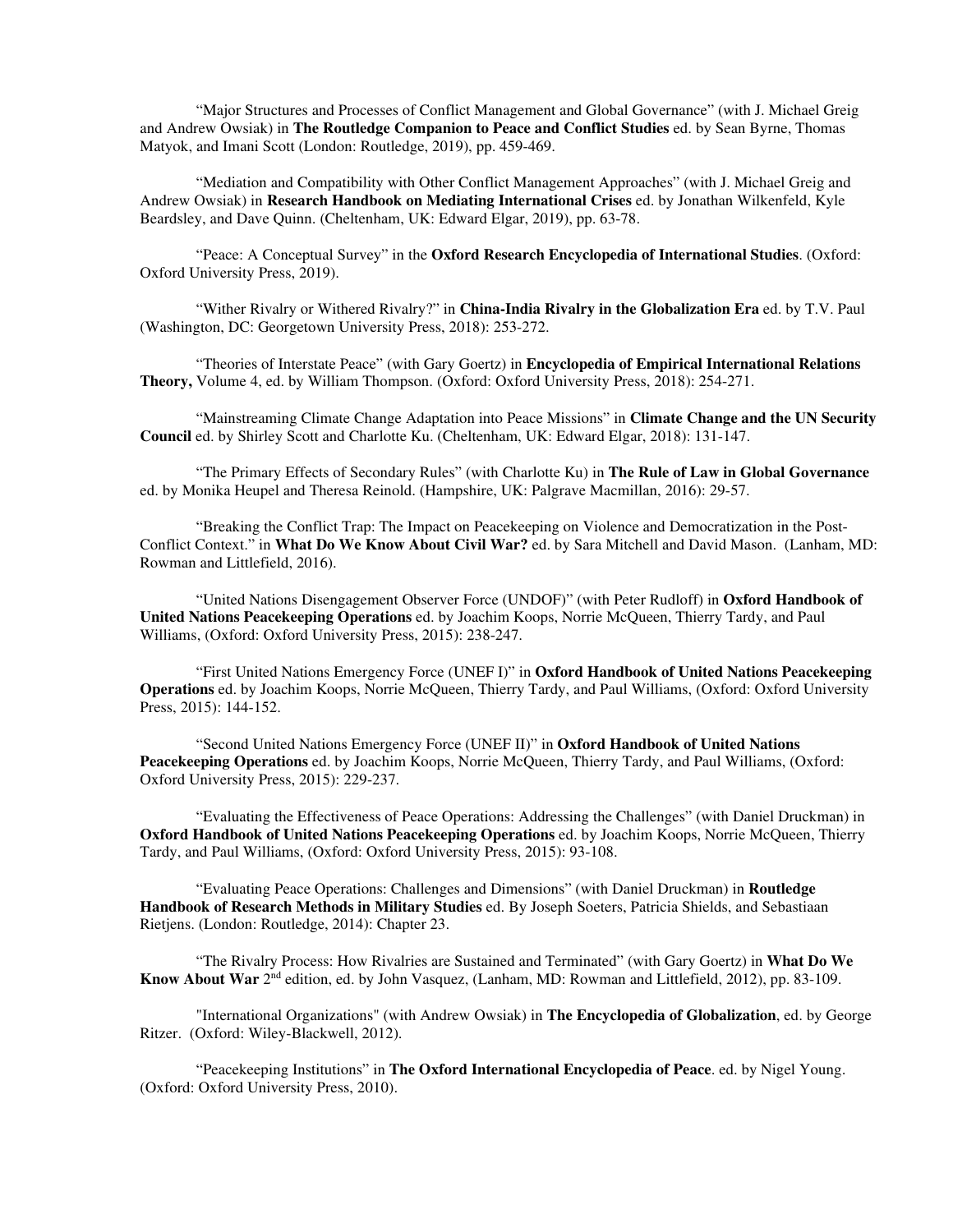"Peacekeeping Theory and History" in **The Oxford International Encyclopedia of Peace**. ed. by Nigel Young. (Oxford: Oxford University Press, 2010).

 "Peacekeeping and Beyond" in **Handbook of Conflict Resolution** ed. by I. William Zartman, Victor Kremenyuk, and Jacob Bercovitch. (London: Sage Publications, 2009): 525-542.

 'Territorial Disputes" in **Encyclopedia of Violence, Peace and Conflict**, 2nd Edition ed by Lester Kurtz. (Oxford: Elsevier, 2008): 2078-2087.

 "New Roles for Regional Organizations" in **Leashing the Dogs of War: Conflict Management in a Divided World** ed. by Pamela Aall, Chester Crocker, and Fen Osler Hampson. (Washington: United States Institute of Peace Press, 2007): 535-552.

 "Paths to Peacebuilding: The Transformation of Peace Operations" in **Conflict Prevention and Peacebuilding in Post-War Societies: Sustaining the Peace** ed. by James Meernik and David Mason (London: Routledge, 2006), pp. 107-129.

 "Can East Asia Be Like Europe?: Exploring Selected Conditions for Regional Integration." In **The Emerging East Asian Community: Security and Economic Issues** ed. by Poh Ping Lee, Tham Siew Yean, and George Yu. (Bangi: Penerbit Universiti Kebangsaan Malaysia Press, 2006), pp. 33-57.

 "Theoretical Specifications of Enduring Rivalries: Applications to the India-Pakistan Case" (with Gary Goertz and Daniel Saeedi) in T**he India-Pakistan Conflict: An Enduring Rivalry** ed. by T.V. Paul (Cambridge: Cambridge University Press, 2005): 27-53.

"Editor's Introduction" in **War** (London: Sage Publications, 2005), pp. xxi-xxxviii.

 "The International Community and Disrupted States" in **From Civil Strife to Civil Society: Civil and Military Responsibilities in Disrupted States** ed. by William Maley, Charles Sampford, and Ramesh Thakur (Tokyo and New York: United Nations University Press, 2003): 31-56.

 "Regional Conflict Management: Strategies, Necessary Conditions, and Comparative Effectiveness" in **Regional Conflict Management** ed. by Paul F. Diehl and Joseph Lepgold. (Boulder: Rowman and Littlefield Publishers, 2003): 41-77.

 "Patterns and Discontinuities in Regional Conflict Management" in **Regional Conflict Management** ed. by Paul F. Diehl and Joseph Lepgold. (Boulder: Rowman and Littlefield Publishers, 2003): 269-282.

 "Introduction" in **Regional Conflict Management** ed. by Paul F. Diehl and Joseph Lepgold. (Boulder: Rowman and Littlefield Publishers, 2003): 1-5.

 "Mediation by International Peacekeepers" (with James Wall and Daniel Druckman) in **Studies in International Mediation** ed. by Jacob Bercovitch. (London: Palgrave-Macmillan, 2002): 141-163

 "UN Peacekeeping Forces and Dispute Resolution" (with Chetan Kumar) in **Resolving International Disputes Through Super-Optimum Solutions**. ed. by Stuart Nagel. (Huntington, NY; Nova Science Publishers, 2001); Chapter 15.

"(Enduring) Rivalries" (with Gary Goertz) in **Handbook of War Studies**, 2nd edition ed. by Manus Midlarsky. (Ann Arbor: University of Michigan Press, 2000): 222-267.

 "Rivalries: The Conflict Process" (with Gary Goertz) in **What Do We Know About War?** ed. by John Vasquez. (New York: Rowman and Littlefield, 2000): 197-217.

 **"**Territorial Disputes" in **Encyclopedia of Violence, Peace, and Conflict** ed. by Lester Kurtz. (San Diego: Academic Press, 1999): 487-496.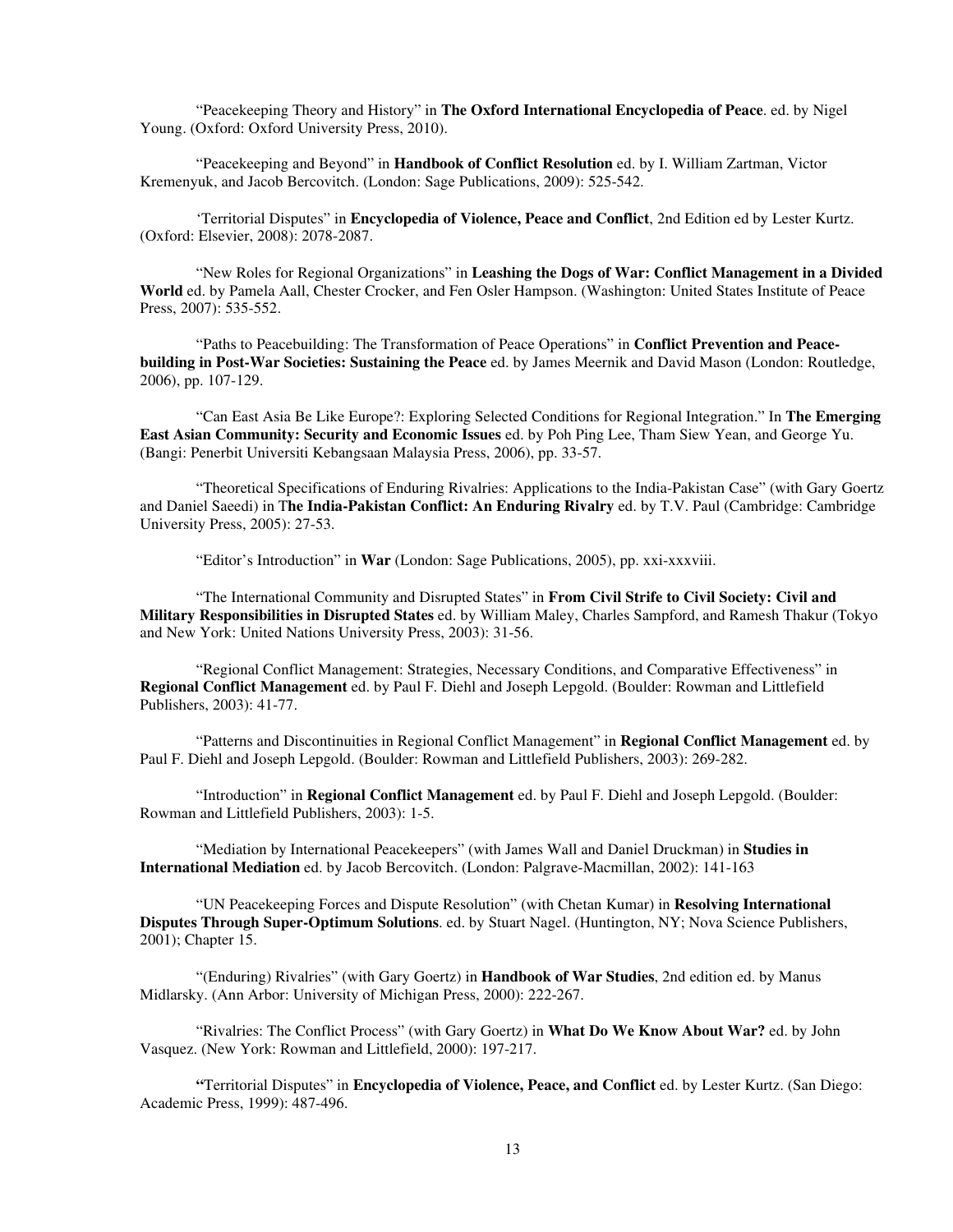"Conflict Resolution Roles in International Peacekeeping Missions" (with Daniel Druckman and James Wall) in **The New Agenda for Peace Research** ed. by Ho-Won Jeong. (Aldershot, England: Ashgate, 1999): 105-134.

 "Territory and International Conflict: An Overview" in **A Road Map to War: Territorial Dimensions of International Conflict** ed. by Paul F. Diehl. (Nashville: Vanderbilt University Press, 1999): viii-xx.

 "Forgiveness, Reconciliation, and the Contribution of International Peacekeeping" (with Eileen Borris) in **The Psychology of Peacekeeping** ed. by Harvey Langholtz. (Westport, CT: Praeger, 1998): 207-222.

 "International Law as Operating and Normative Systems"(with Charlotte Ku) in **International Law** ed. by Charlotte Ku and Paul F. Diehl. (Boulder: Lynne Rienner Publishers, 1998): 3-15.

'The Dynamics of Enduring Rivalries: An Overview and Some Theoretical Guidelines" in **The Dynamics of Enduring Rivalries** ed. by Paul Diehl (Urbana: University of Illinois Press, 1998): 1-25.

 "The Volcano Model and Other Patterns in the Evolution of Enduring Rivalries" (with Gary Goertz) in **The Dynamics of Enduring Rivalries** ed. by Paul Diehl (Urbana: University of Illinois Press, 1998): 98-125.

 'The Dynamics of Enduring Rivalries: A Summary and Some Future Directions" in **The Dynamics of Enduring Rivalries** ed. by Paul Diehl (Urbana: University of Illinois Press, 1998): 225-242.

 "Peacekeeping in the New World Order: An Analysis of Three Recent Cases" in **Resolving Regional Conflicts** ed. by Roger Kanet. (Urbana: University of Illinois Press, 1998): 153-173.

 **"**Commentary: Non-Traditional Uses of Military Power" in **Security Studies for the 21st Century** ed. by Richard Shultz, Roy Godson, and George Quester. (New York: Brassey's, 1997): 162-168.

"Connecting Risky Dyads: An Evaluation of the Relations Between Enduring Rivalries" (with Gary Goertz) in **Enforcing Cooperation: Risky States and the Intergovernmental Management of Conflict**. ed. by Gerald Schneider and Patricia Weitsman. (London: Macmillan, 1997): 132-160.

 "Avoiding Detours and Dead Ends on the Road to War" in **The Process of War: Advancing the Scientific Study of War** ed. by Stuart Bremer and Thomas Cusack. (Philadelphia: Gordon and Breach, 1996): 203-210.

 "United Nations and Peacekeeping" in **Coping with Conflict After the Cold War** ed. by Edward Kolodziej and Roger Kanet. (Baltimore: Johns Hopkins University Press, 1996): 147-167.

 "Peacekeeping in Civil Wars" in **A Crisis of Expectations: UN Peacekeeping in the 1990s** ed. by Ramesh Thakur and Carlye Thayer. (Boulder: Westview Press, 1995): 223-236.

 "The Realpolitik Framework and Its Basic Propositions" (with Frank Wayman) in **Reconstructing Realpolitik** ed. by Frank Wayman and Paul Diehl. (Ann Arbor: University of Michigan Press, 1994): 3-26.

 "Realpolitik: Dead End, Detour, or Road Map?" (with Frank Wayman) in **Reconstructing Realpolitik** ed. by Frank Wayman and Paul Diehl. (Ann Arbor: University of Michigan Press, 1994):247-265.

 "International Norms and Power Politics" (with Gary Goertz) in **Reconstructing Realpolitik** ed. by Frank Wayman and Paul Diehl. (Ann Arbor: University of Michigan Press, 1994):101-122.

 "Regional Associations: Cultural" **Encyclopedia of Government and Politics** ed. by Mary Hawkesworth and Maurice Kogan. (London: Routledge, 1992): 971-981.

 "A New United Nations?: Initiatives in Collective Security, Peacekeeping, and Conflict Resolution" in **Science and International Security: New Perspectives for a Changing World Order** ed. by Eric Arnett (Washington: American Association for the Advancement of Science, 1991): 135-148.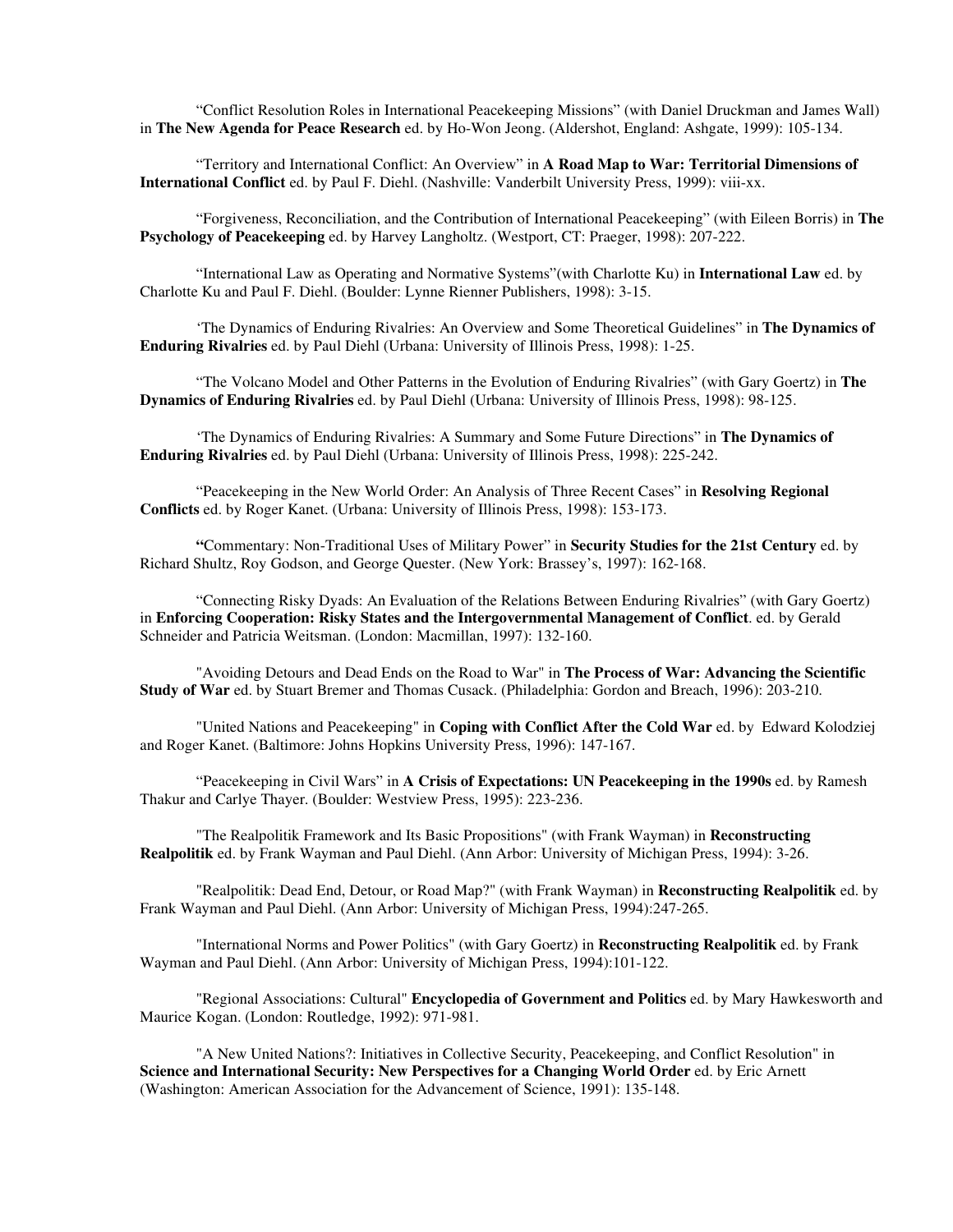"Territorial Changes and Recurring Conflict" (with Gary Goertz) in **Prisoners of War?: Nation-States in the Modern Era** ed. by Charles Gochman and Alan Sabrosky. (Lexington, Mass.: Lexington Books, 1990): 57-72.

 "Arms Races, the Conflict Spiral, and the Onset of War" (with Randolph Siverson) in **The Handbook of War Studies** ed. by Manus Midlarsky (Boston: Unwin Hyman, 1989): 195-218.

 "Achieving Arms Control: Some Preconditions" in **Through the Straits of Armageddon: Arms Control Issues and Prospects** ed. by Paul Diehl and Loch Johnson. (Athens: University of Georgia Press, 1987): 3-17.

 "Sharing the Defense Burden in NATO: The Problem of the 'Free Rider'" in **Fighting Allies** ed. by Walter Goldstein. (London: Pergamon-Brassey's, 1986): 25-38.

#### **Other Publications**

 "Climate Change and Peace Operations" Oxford Research Group. 2019 https://www.oxfordresearchgroup.org.uk/blog/climate-change-and-peace-operations

 "Democrats Should Focus on State Races This Year and Save Their Chips for 2020" (with Thomas Brunell) **Dallas Morning News** (July 8, 2018).

"Trump's Not So Artful Dealing" (with Daniel Druckman) **global-e,** 10, 43 (June 27, 2017).

"Does the U.S. Pay More Than Its Fair Share to Its Allies?" **Dallas Morning News** (December 4, 2016).

"Texas Solutions to Problems That Don't Exist" **Dallas Morning News** (August 8, 2016).

 "The World Can't Take Trump Cards: Simplistic Art of the Deal Wouldn't Win in Complex Diplomatic Negotiations." (with Daniel Druckman) **USA Today** (May 18, 2016), p. 7A.

 "Thinking About Peace: Negative Terms vs Positive Outcomes." **Strategic Studies Quarterly**, 10, 1 (2016): 3-9.

 "Pay Me Now or Pay Me Later: Tradeoffs in Peacekeeping Deployment Versus 'Letting Them Fight.'" with (Duu/Jason Renn). *PKSOI Papers,* Carlisle, PA: Peacekeeping and Stability Operations Institute, 2015.

"Problems With NATO Peace Operations in Afghanistan." **Swords and Ploughshares**, 16, 2 (2008): 10-13.

 "A Gun in Every Hand Won't Deter Killers" **Daily Chronicle** (Dekalb, IL) (July 13, 2008) and "More Guns on Campuses Mean More Danger" **News Gazette** (Champaign-Urbana, IL) (July 13, 2008), p. B3, "Discussing Danger -- Allowing Firearms on Campus is a Dubious Idea." **Peoria Journal Star** (September 14, 2008).

"UN Peacekeeping Force Could Be a Welcome Option" **Peoria Journal Star** (September 9, 2007).

 "Framework for Performance Indicators in Australian Federal Police (AFP) Operations – Final Report. (with Alex Bellamy, Daniel Druckman, Paul Boreham, and Regan Neal). (Queensland, Australia: University of Queensland Social Research Centre, 2006).

"Dividing Iraq Might Multiply Problems" (with Jaroslav Tir). **Chicago Sun Times** (November 24, 2006).

 "Debate Continues on the Local Front" (Voices Without Reasoning: The Iraqi Troop Pullout) **News Gazette** (Champaign-Urbana, IL) (May 14, 2006), p. B1/B5.

"Once Again: Nations Agree Genocide Must Be Stopped. Can They Find the Mechanism to Do It?" **Washington Post** (May 15, 2005), p. B01. Reprinted in numerous newspapers and websites.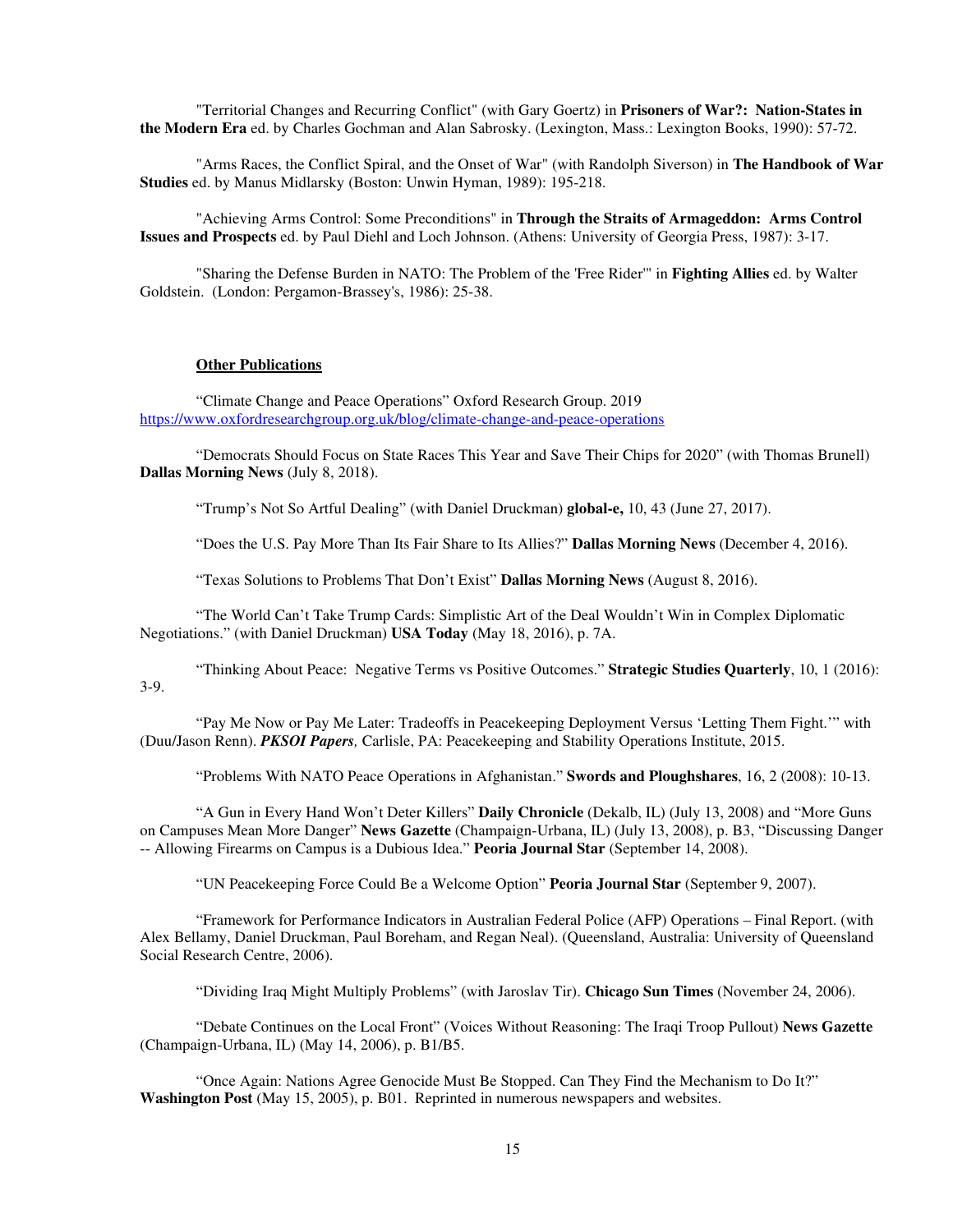"Evaluating Peacekeeping Missions" (editing and discussion by Daniel Druckman and Paul Stern; responses by Paul Diehl, Robert Johansen, A.B. Fetherston, William Durch, and Steven Ratner) **Mershon International Studies Review**, 41, 1 (1997): 151-165.

 "The United Nations and Conflict Management in a Complex World" (with Gottfried Mayer-Kress and Holly Arrow) **Proceedings of "The 1996 International Workshop on Control Mechanisms for Complex Systems: Issues of Measurement and Semiotic Analysis** ed. by Mike Coombs and Mark Sulcoski. (Los Cruces, NM: Santa Fe Institute, 1996): 111-128.

# **Teaching-Related Publications and Materials**

**Teaching International Law** (with Charlotte Ku) – contract with Edward Elgar Publishers

"Adapting to the Changing Academic Job Market" **Political Science Today**, 1, 4 (2021): 13-15.

 "Essentials for Introduction to International Relations" (with Mark Boyer) in James Scott, Ralph Carter, Brandy Jolliff Scott, and Jeff Lantis (eds.), **Teaching International Relations**. (Cheltenham, UK: Edward Elgar Publishing, 2021), pp. 11-26..

 "Meeting Undergraduates Where They Are in Introduction to International Relations" **International Studies Perspectives** (edited with Jamie Frueh), 22, 2 (2021): 127-130.

 "An Individual Odyssey in Teaching International Relations" in Jamie Frueh (ed.), **Pedagogical Journeys through World Politics: Adventures in Teaching** (New York: Palgrave Macmillan, 2019), pp. 197-208.

"Turning Good Teaching on Its Head – Parts I and II" **Inside Higher Ed.** March 14 and March 20, 2018.

**Addressing Challenging Student Behaviors**. (co-producer with Sharon Scott) – 12 segment DVD with introduction. University of Illinois and WILL-TV Productions, 2005.

 "Making the Most of Teaching Large Classes" (editor) http://www.las.uiuc.edu/teachingacademy/pdfs/largeclasses.pdf. Urbana, IL: University of Illinois College of Liberal Arts and Sciences, 2003.

 "A Brief Analysis of Undergraduate International Law Textbooks" **ASIL Bulletin: Educational Resources on International Law**, 10 (1997): 11-17.

 "Investing in Junior Faculty: The Teaching Improvement Program (TIPs)" (with Ronald Simpson) **Innovative Higher Education**, 13, 2 (1989): 147-157.

**Understanding Student Evaluations of Teaching Effectiveness: A Handbook for Administrators and Faculty** (Athens: Office of Instructional Development, 1989; 1986).

 "An Assessment of Simulations on an International Organization" (with Michael Montgomery) **News for Teachers of Political Science**, 47, 3 (1985): 4-5.

 "Teaching Political Science through Simulation" (with Michael Montgomery) **Michigan Journal of Political Science**, 2, 1 (1982): 85-89.

#### *APPENDIX*

#### *UNIVERSITY SERVICE*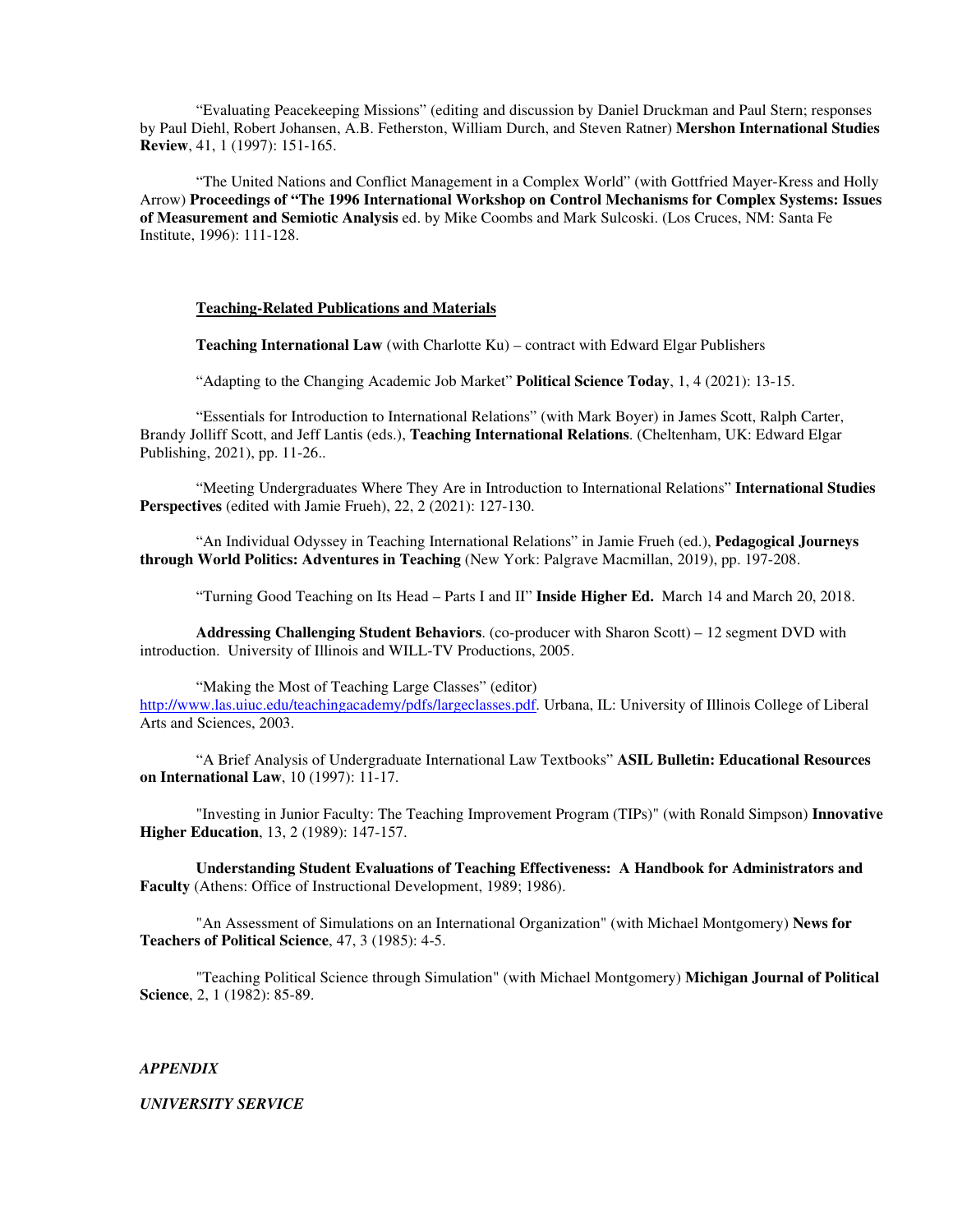# **Department Committee Service (since promotion to full professor)\*\***

## *University of Illinois*

Acting Department Head Interim Department Head Director of Graduate Studies Placement Director Department Advisory Committee Awards Committee (Chair) Ad Hoc Committee on Teaching Evaluation (Chair) Graduate Admissions and Financial Aid Committee Ad Hoc Committee on Salary Policy Multiple Promotion and Tenure Committees (Chair for some) Multiple International Relations Search Committees (Chair for some) American Politics Search Committee (Chair) Racial and Ethnic Politics Committee (Chair) Multiple Comparative Politics Search Committees (Chair) Democracy Center Endowed Chairs Search Committee Multiple Visiting Positions Search Committees (Chair for some) Model UN Club (Advisor) Graduate Program Review Committee (Chair) Assistant to the Head Search Committee (Chair) Ad Hoc Committee on Zero Time Appointments Multiple Capricious Grading Committees (elected member) Multiple Department Head Five Year Review Committees (elected member) Department By-Laws Review Committee (Chair) Instructional Programs Committee (Chair) Faculty Grievance Committee (elected member)

*University of Texas-Dallas* Ad Hoc Committee on Strategic Planning Field Exam Committee for Doctoral Students Scholarship Selection Committee

# **College/School Committee Service (since promotion to full professor)**

*University of Illinois*  College of LAS Teaching Academy (Director) Courses and Curriculum Committee (Chair) Committee on Committees Junior Faculty Mentor College Awards Committee (Chair) Associate Director of the LAS Teaching Academy Search Committee General Education Revision Committee (Chair) Policy and Development Committee Teaching Circle on Undergraduate Research (Chair)

*University of Texas-Dallas* EPPS Administrative Structure Committee EPPS Undergraduate Task Force on Methodology Courses (ex officio) EPPS Faculty Personnel Review Committee EPPS Dean's Advisory Committee (ex-officio) EPPS Strategic Planning Committee

# **University Committee Service (since promotion to full professor)**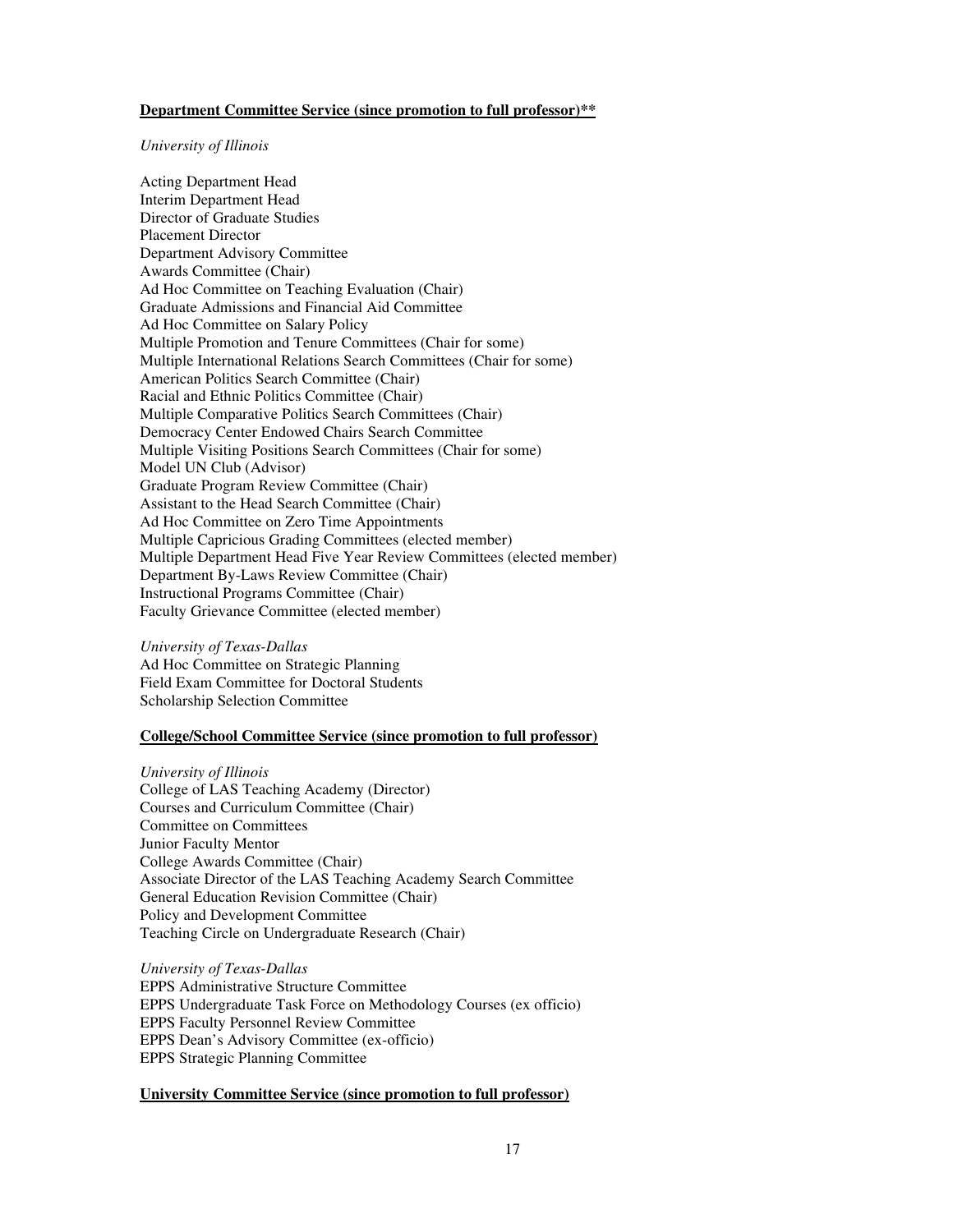*University of Illinois*  Center for Writing Studies Campus Advisory Committee (Co-Chair) Chancellor's Strategic Planning Committee, Subcommittee on Internationalizing the University International Programs Director Evaluation Committee (Chair) Graduate College Social and Behavioral Sciences Committee Research Board International Affairs Steering Committee International Council General Education Board (Chair) College of Law Search Committee Academic Associate (campus representative), Atlantic Council Partnership Illinois Board International Community Life Committee International Outreach Committee Multiple Associate Director Search Committees, Program in Arms Control, Disarmament, and International Security Executive Committee, Program in Arms Control, Disarmament, and International Security Teaching Advancement Board Ad Hoc Committee on University Response to September 11 Terrorist Attacks Multiple University Scholar Awards Selection Committee Tenure Appeals Committee Graduate College Career Advisory Committee Fulbright Awards Interview Committee Graduate College Grievance Committee (Chair) Center for Global Studies Advisory Committee University Laboratory High School Director Review Committee Faculty Senate (elected member) Faculty Senate – Education Policy Committee Graduate College Executive Committee (elected member) Graduate College Program Committee (Chair) Graduate College Tuition Waiver Committee Faculty Senate Working Group on the Integration of Multi-Campus Universities (Chair) Ad Hoc Committee on Area and International Studies (Chair) Ad Hoc Senate Committee on Massive Open Online Courses (MOOCs) IT Governance Committee on Teaching and Learning Office of Undergraduate Research (Director) Campus Honors Program Director Search Committee Campus Honors Program Admissions Committee Lincoln Laureate (Student) Selection Committee *University of Texas-Dallas* Center for Teaching and Learning (Director) Learning and Student Resources Committee, SACSCOC Archer Fellows Interviews McDermott Scholars Interviews Ad Hoc Task Force on Increased Enrollment's Implications for Teaching (Chair) Texas Academy of Distinguished Teachers Nomination Selection Committee (Chair)

Various campus teaching awards committees (ex officio)

Committee on Effective Teaching (responsible university officer)

Search Committee, Dean of Undergraduate Education

Strategic Planning Committee

 Subcommittee Chair, Organizational Structures Steering Group, Strategic Planning Committee Working Group on Organization (Chair), Strategic Planning Committee Task Force on Student Teaching Evaluations (ex-officio) Task Force on Global Education (*ex officio)*  Search Committee, Dean of Graduate Studies Senate Committee on Learning Management Systems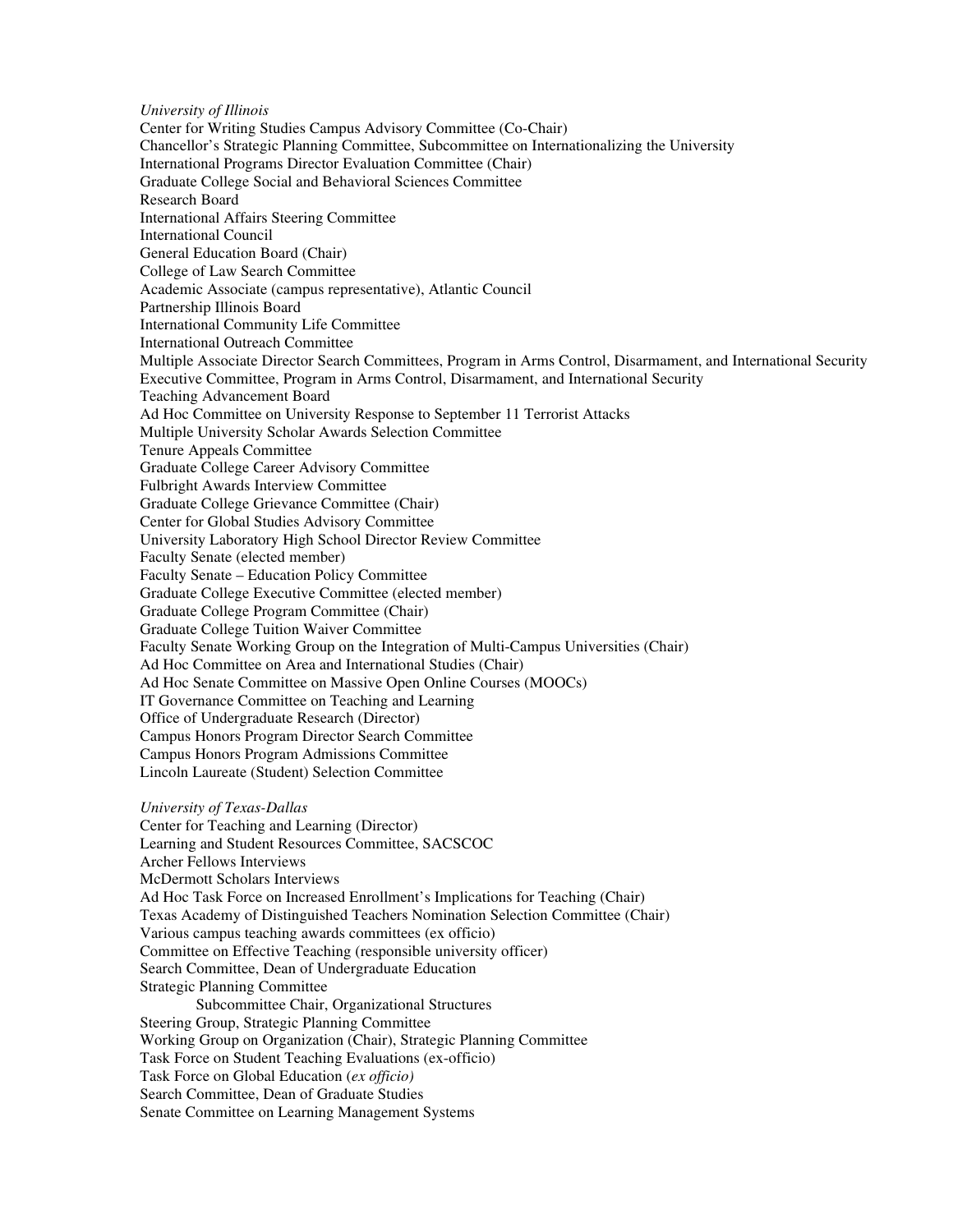Multiple Tenure and Promotion and Third Year Review Committees (two as chair) Academic Continuity Group (COVID-19) Subgroup Co-Chair, Faculty Retention and Morale

# *PROFESSIONAL AND DISCIPLINARY SERVICE*

## **Professional Offices**

President (2015-2016), International Studies Association Vice-President (2012-2013) International Studies Association President (2004-2005) Peace Science Society (International) Council Member (1995-1999) Peace Science Society (International) Secretary-Treasurer, (1995-1997) Scientific Study of International Processes section, International Studies Association President (1991-1992), International Studies Association-Midwest Vice-President (1990-1991), International Studies Association-Midwest Executive Committee Member (1990-1995) International Studies Association-Midwest

## **Disciplinary Service (since promotion to full professor)**

National Academy of Sciences, Committee on Techniques for the Enhancement of Human Performance Academic Council of the United Nations System/American Society of International Law Summer Workshop (Co- Director) Peace Science Society President Peace Science Society Isard Dissertation Award Committee (Chair) Peace Science Society Nominations Committee (Chair) Peace Science Society (International) Council Member American Political Science Association, Conflict Processes Section Book Award Committee (Chair) Grawemeyer Award for Ideas Improving World Order Committee National Science Foundation Political Science Advisory Committee Correlates of War Project (Director) Correlates of War Project (Advisory Board) American Political Science Association, Conflict Processes Section Lifetime Achievement Award Committee Midwest Political Science Association, Committee on Short Courses Midwest Political Science Association, International Relations Section Head International Studies Association President International Studies Association Vice-President International Studies Association Karl Deutsch Award Committee International Studies Association Workshop Grants Committee International Studies Association Governing Council International Studies Association Publications Committee (*ex officio*) International Studies Association Executive Committee International Studies Association Innovative Pedagogy Conference Committee International Studies Association Ad Hoc Committee on Constitutional Revision International Studies Association-Midwest Book Award Committee (chair) International Studies Association-Midwest Teaching and Mentoring Award Committee (chair) International Studies Association Long Range Planning Committee (chair) International Studies Association, Scientific Study of International Processes Section, Secretary-Treasurer International Studies Association Ad Hoc Committee on Long-Term Financial Planning (Chair) International Studies Association/Oxford Encyclopedia Advisory Board International Studies Association, Executive Director Evaluation Committee (Chair) International Studies Association-Midwest, Executive Committee International Crisis Behavior Project Advisory Board

# **Editorial Boards (various times periods)**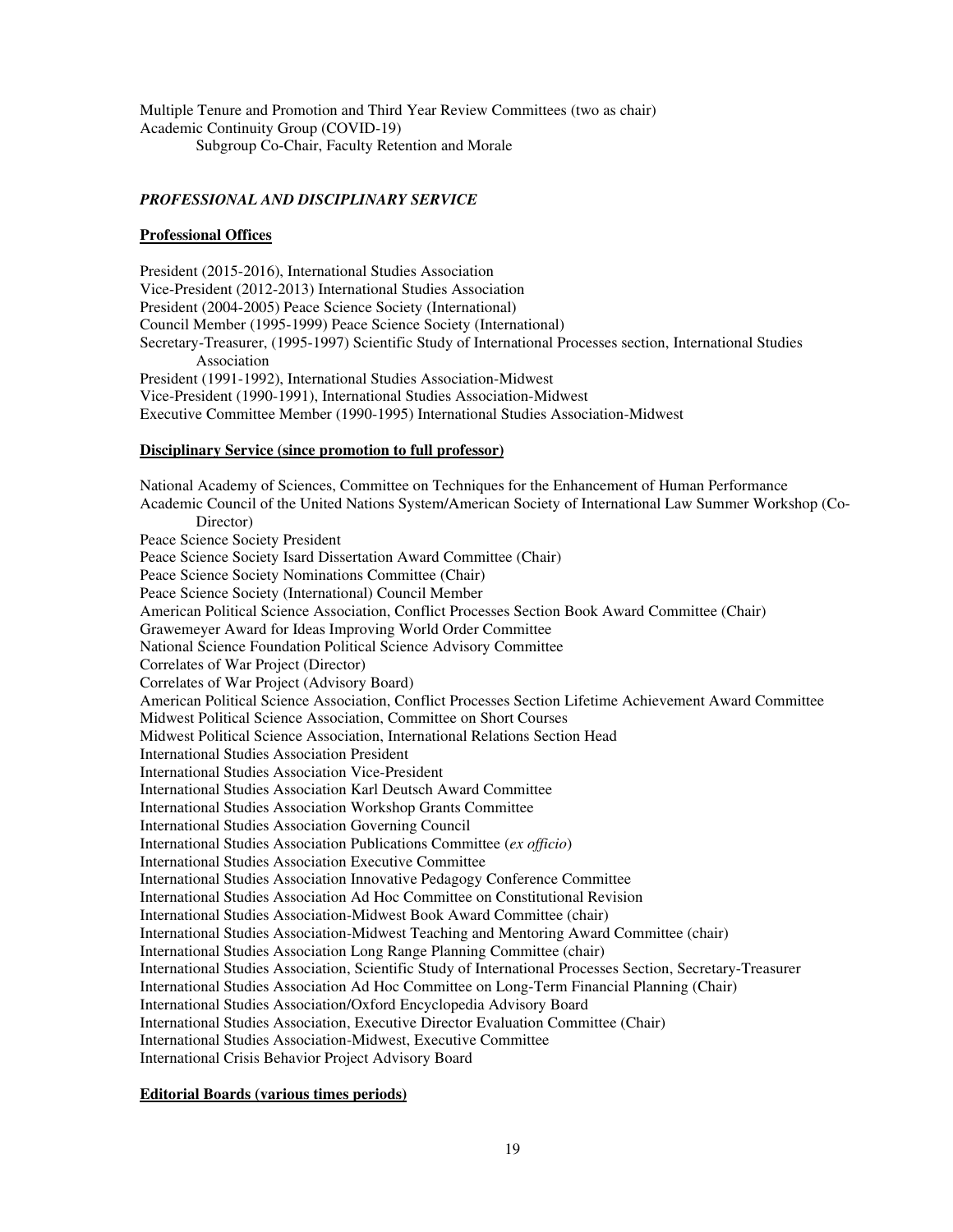**Innovative Higher Education International Studies Quarterly International History Review Journal of International Relations and Development American Journal of Political Science Journal of International Peacekeeping Foreign Policy Analysis International Studies Review International Peacekeeping International Political Sociology Asian International Studies Review Political Research Quarterly International Studies Quarterly International Studies Perspectives International Studies Review Journal of Global Security Studies**  Marine Corps University Press

# **Journal Reviews**

**American Political Science Review; American Journal of Political Science; International Studies Quarterly; World Politics; Journal of Politics; Journal of Conflict Resolution; International Organization; International Interactions; Innovative Higher Education; Comparative Political Studies; Social Science Quarterly; Armed Forces and Society; Social Science Journal; International Studies Notes; Conflict Management and Peace Science; Policy Studies Journal; Southeastern Political Review; Political Geography; Journal of Peace Research; Political Research Quarterly; European Journal of International Relations; Journal of Conflict Studies; Contemporary Security Policy; Global Governance; Sociological Quarterly; International History Review; Journal of Theoretical Politics; Geopolitics; Global Society. International Politics; International Studies Review; International Security; Political Science Quarterly; Political Analysis; Asian Perspective; Global Environmental Politics; Conflict and Cooperation; Journal of International Relations and Development; Political Psychology; British Journal of Political Science; International Studies Perspectives**; **Foreign Policy Analysis**; **International Negotiation**; **Security Studies; European Union Politics; International Sociology; Terrorism and Political Violence; Environmental Politics; Perspectives on Politics; Millenium; Law and Society Review; Journal of Modern African Studies; Global Networks; Review of International Organizations; Journal of International Peacekeeping; International Theory; Geoforum; Global Change; Peace and Security; Political Studies; American Journal of Evaluation; Review of International Studies; Global Constitutionalism; Law, Democracy, and Development; International Affairs; Politics Philosophy and Economics; Conflict, Security, and Development, Journal of Global Security Studies; Ethics and International Affairs; Canadian Foreign Policy Journal; Administrative Theory and Praxis; International Political Science Review; Peace and Conflict Studies; Journal of Defense Studies and Resource Management; Melbourne Journal of International Law, IEEE Access, Latin American Research Review, Journal of Peacebuilding and Development, Peace and Conflict, Research and Politics, Politics and Policy. Politics and Governance, Expeditions with MCUP, Geospatial Information Science** 

#### **Book Reviews**

Houghton-Mifflin; Scott Foresman; Lynne Rienner; HarperCollins; Brooks-Cole; Lexington Books; F.E. Peacock; University of Michigan Press; University of Georgia Press; D. Riedel Publishing; Brown and Benchmark; Dorsey Press; McGraw-Hill; Johns Hopkins University Press; Longman Publishing; Allyn and Bacon; University of South Carolina Press; Vanderbilt University Press; Stanford University Press; Princeton University Press; Westview Press; St. Martin's Press; Carnegie Corporation; Sage Publications; W.W. Norton. State University of New York Press; United Nations University Press; Academic Press; Palgrave; United States Institute of Peace Press; Routledge; Cambridge University Press; Oxford University Press; Polity Press; Environmental Law Institute; CQ Press; Brill (Martinus Nijhoff), Marine Corps University Press, Springer.

#### **Proposal Reviews**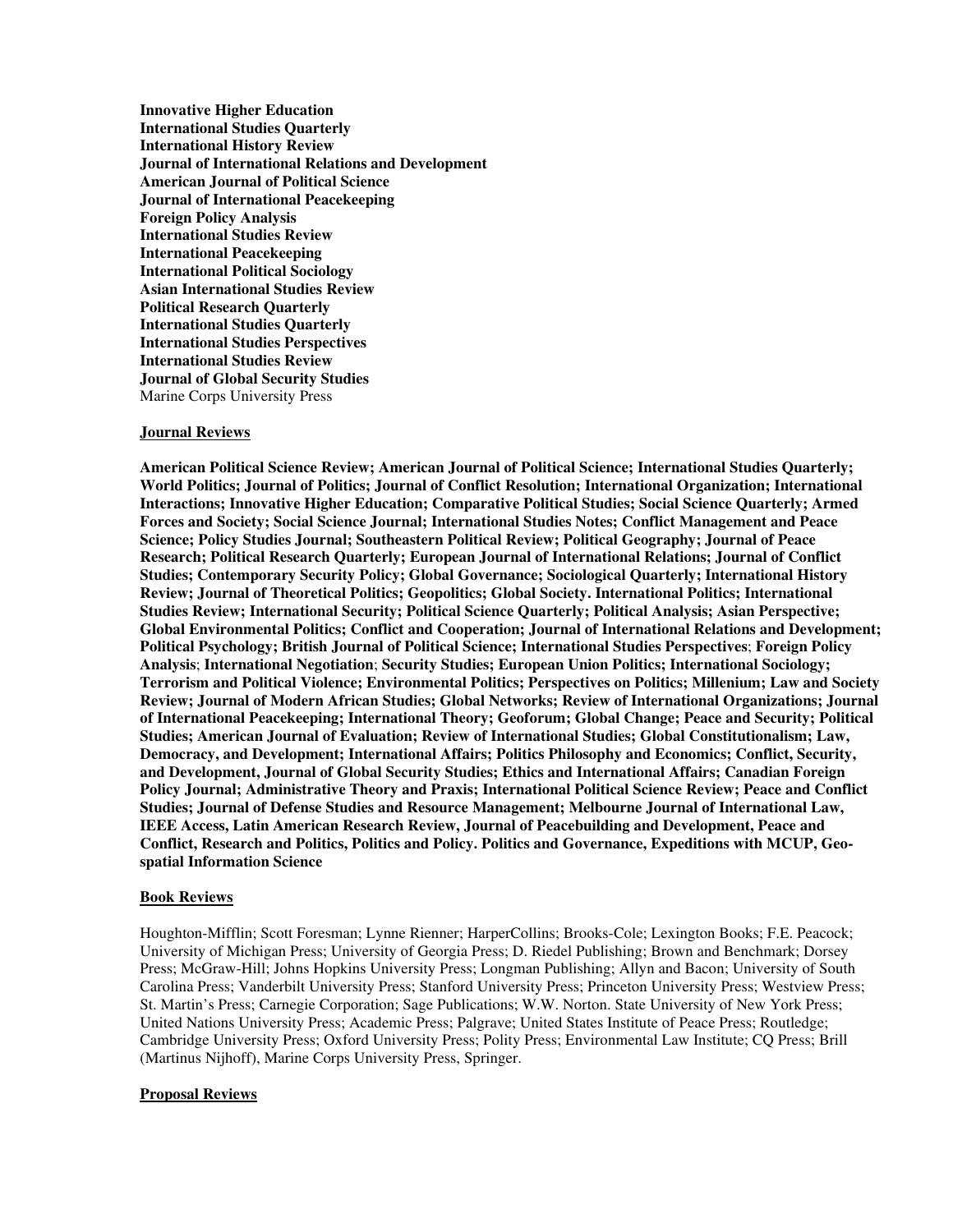National Science Foundation. Political Science Advisory Board, National Science Foundation (1999-2001) National Security Workshop Panels, National Science Foundation (2008) Netherlands Organization for Scientific Research Israel Science Foundation Social Science and Humanities Research Council – Canada Austrian Science Fund Danish Council for Independent Research Carnegie Corporation US Army Research Office

#### **Test Construction**

Educational Testing Service

#### **Invited Lectures** (only those accepted listed)

Mershon Center, Ohio State University University of Iowa Eureka College (Mary Newsome Lecture) SUNY-Geneseo (Pi Sigma Alpha Lecture) Institute for Defense Analysis (India) Foreign Services Institute (India) Institute for Chinese Studies (India) Jawaharlal Nehru University (India) (Ford Foundation Professor) University of California-Berkeley University of California-Riverside Bradley University University of Arizona University of Georgia Vanderbilt University UCLA Georgetown University University of Pennsylvania Loyola University of Chicago Australian Defense Forces Academy and University of New South Wales Fudan University (China) Beijing University (China) Eastern Illinois University Parkland College Illinois State University Sabanci University (Turkey) University of Florida University at Buffalo, SUNY (Pi Sigma Alpha Lecture) US Air War College Southern Methodist University Canisius College College of Lake County Rice University Leiden University (Netherlands) Cambridge University Northwestern University School of Law University of North Texas Eastern Michigan University Wayne State University University of Haifa (Israel) IDC-Herzliya (Israel) Michigan State University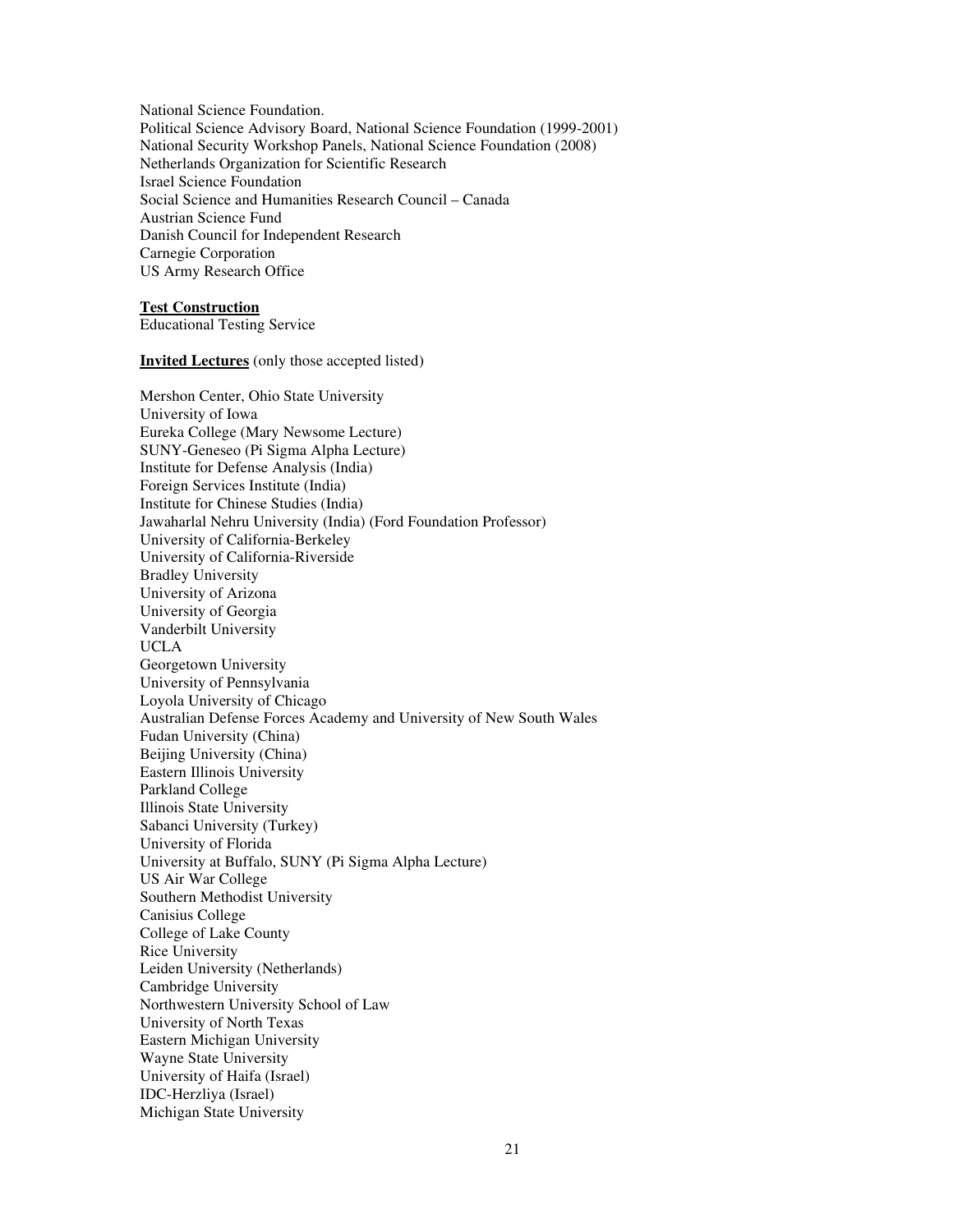Northern Illinois University University of Missouri University of Pittsburgh University of Massachusetts University of Notre Dame Chapman University Texas Christian University (Brown Lecture) American University University of Texas-Dallas International Red Cross/University of Illinois College of Law International Studies Association-West (keynote) International Studies Association-Midwest (keynote) Mexican International Studies Association (keynote) SUNY-Cortland Dallas Committee on Foreign Relations Peace Research Institute of Oslo University of Oklahoma Texas A&M School of Law University of Illinois Texas Tech University University of Michigan University of Michigan (Harold Jacobson Lecture) Graduate Career Consortium, South Central Region US Military Operations Research Society University of Texas-Tyler Krulak Center, Marine Corps University Drexel University

#### **Invited Conference Participation** (only those accepted listed)

International Water Resources Organization (Water Resources in the Middle East) Indiana University (Enduring Rivalries) National Security Information Center (Security Studies) Government of the Netherlands (UN Rapid Deployment Brigade) Ohio University (Risky States) North Atlantic Treaty Organization (NATO)/ Peace Research Institute of Oslo (Environmental Security) University of Illinois (Technology for Peace) Vanderbilt University (Scientific Knowledge and the Study of War) University of Arizona Center for Middle East Studies (Peacekeeping) Australian Defense Forces Academy (Keynote address --Failed States) University of Colorado (Spatial Analysis and Political Geography) Penn State University (The Study of Future War and the Future Study of War) World Bank/European Union/Uppsala University (Identifying Wars) Dalhousie University (Conflict Management Success) University of Illinois (Regional Conflict Management) University of Michigan (Armed Conflict: Past and Present) Southern Illinois University Public Policy Institute (Peacekeeping) McGill University (India-Pakistan Rivalry) University of North Texas (Post-War Reconstruction) Universiti Kebangsaan Malaysia (Emerging East Asian Community) Indiana State University (Democracy and World Politics) University of Iowa (International Treaties) University of Alabama (Territory and Rivalries) University of Essex (Local Impacts of Peacekeeping) University of Illinois (War) Loyola University School of Law (Laws of War) University of Illinois (Iran)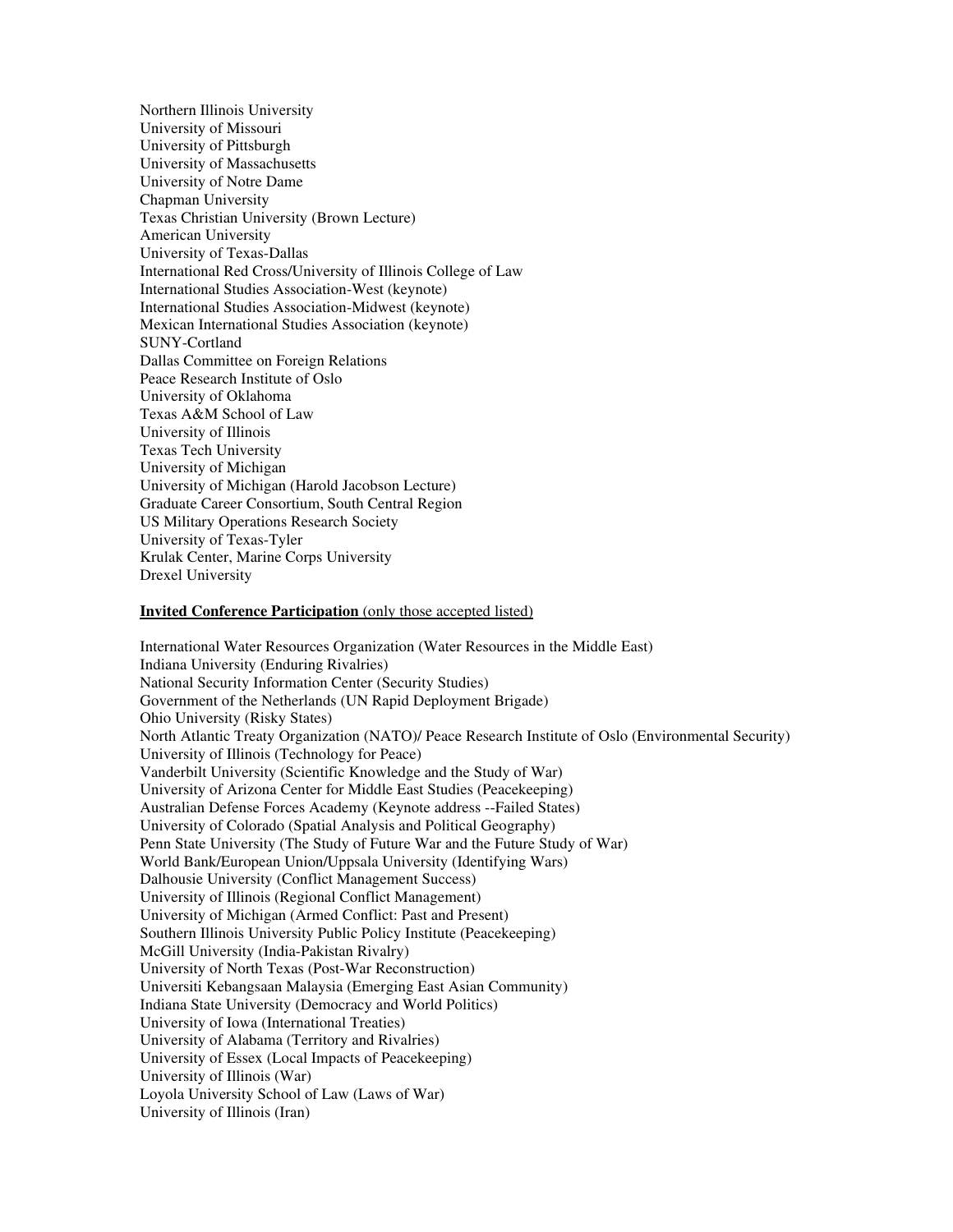University of South Carolina (Conflict in the Middle East) United States Air Force (National Security Studies Forum) University of Sao Paolo (International Law Compliance) Princeton University (Mediation) Princeton University (Territorial Claims) University of Iowa (Civil War) Washington DC (Climate Change and the Security Council) Nobel Peace Institute (Causes of Peace) McGill University (China-India Rivalry) German Institute of Global and Area Studies (Peace Transitions) University of Texas-Dallas (Taiwan Democracy) University of Genoa and Folke Bernadotte Academy (Peacekeeping Data) University of Iowa (War) RUDN (Russia) (Dilemmas of Peacekeeping) University of Pennsylvania (Borders) University of Kiel (Germany) (Norms and Peace)

#### **Tenure, Promotion, Institutional, and Other External Reviews** (only those accepted listed)

University of North Texas Miami University of Ohio University of Florida Creighton University Columbia University Lafayette College Indiana University University of Colorado University of California-Riverside Bucknell University Florida State University Georgia Institute of Technology Emory University Iowa State University (Chair – Department Review Committee) Wayne State University Marquette University University of Southern California Georgetown University Binghamton University, SUNY Texas A&M University University of Michigan Georgia State University University of Missouri University of Iowa University of Kentucky (department review committee and tenure letter) University at Buffalo, SUNY Tulane University University of Maryland Brigham Young University University of California-Berkeley University of South Carolina University of Canterbury University of Pennsylvania University of Alabama University of California-San Diego Michigan State University University at Albany, SUNY Purdue University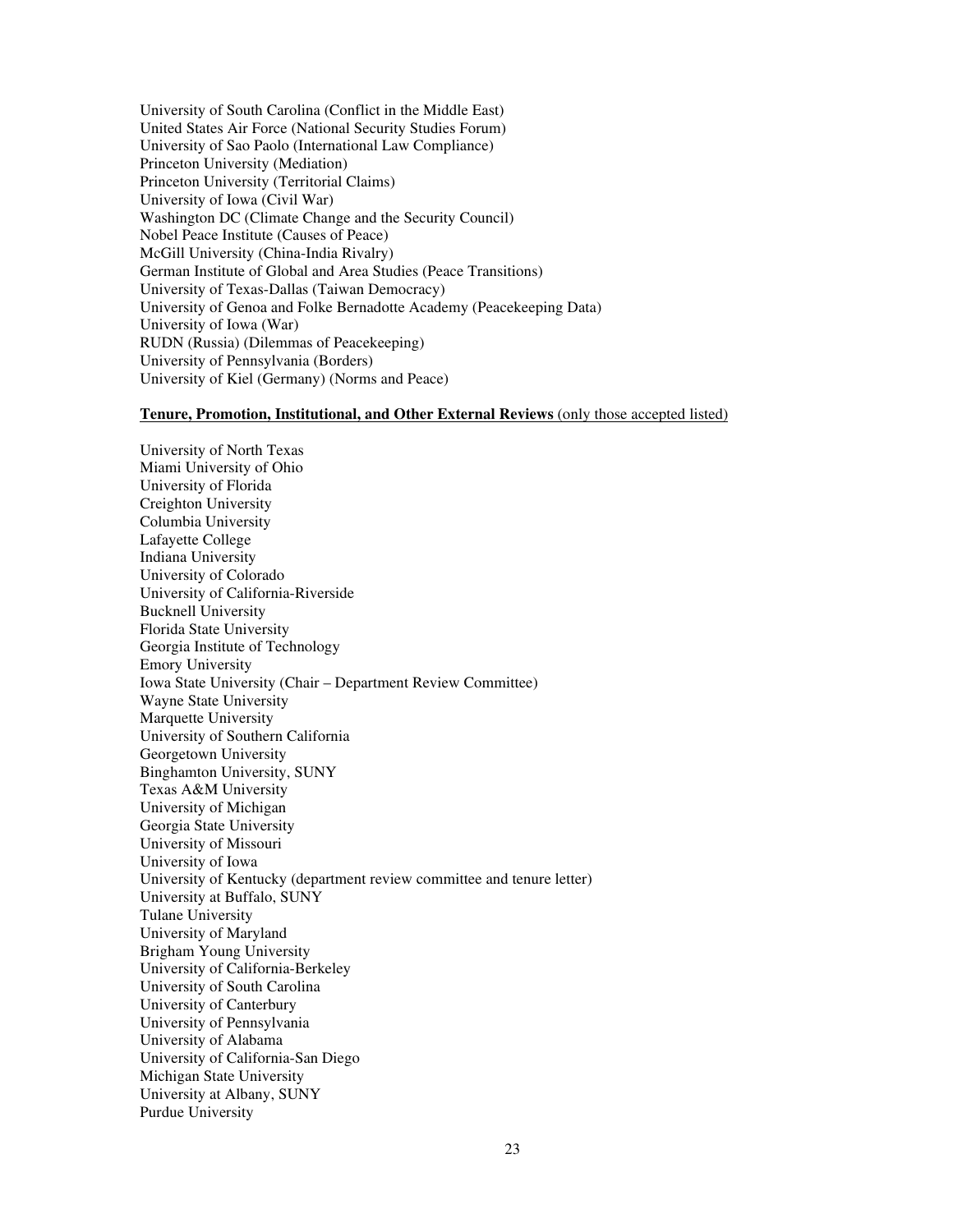University of Illinois-Chicago University of New Hampshire Clark University University of Rochester University of California-Santa Barbara Oklahoma State University University of Alabama-Birmingham City College of New York University of Georgia University of Pittsburgh Texas Christian University Canisius College Michigan State University Georgetown University Hunter College Duke University Louisiana State University Vanderbilt University Rice University University of Notre Dame Carleton University (Canada) Ohio State University University of Texas Peace Research Institute of Oslo (PRIO) Koc University (Turkey) Graduate Institute, Geneva (Switzerland) University of California-Davis Loyola University of Chicago University of Maryland-Baltimore Washington University in St. Louis University of Arizona (school review) University of Arizona Rutgers University-Newark University of Tennessee Penn State University Bilkent University (Turkey) State University of New York (program review) Kansas State University University of Illinois University of Southern California Loyola Marymount University

## **External Dissertation Committee Service**

University of Texas (co-chair) Rutgers University Northern Illinois University University of Canterbury (New Zealand) (external reader) Australian National University (external reader) Tel Aviv University (Israel) (external reader) University of South Carolina Quaid-I-Azam (Pakistan) (external reader) University of Iowa

# *TEACHING FIELDS*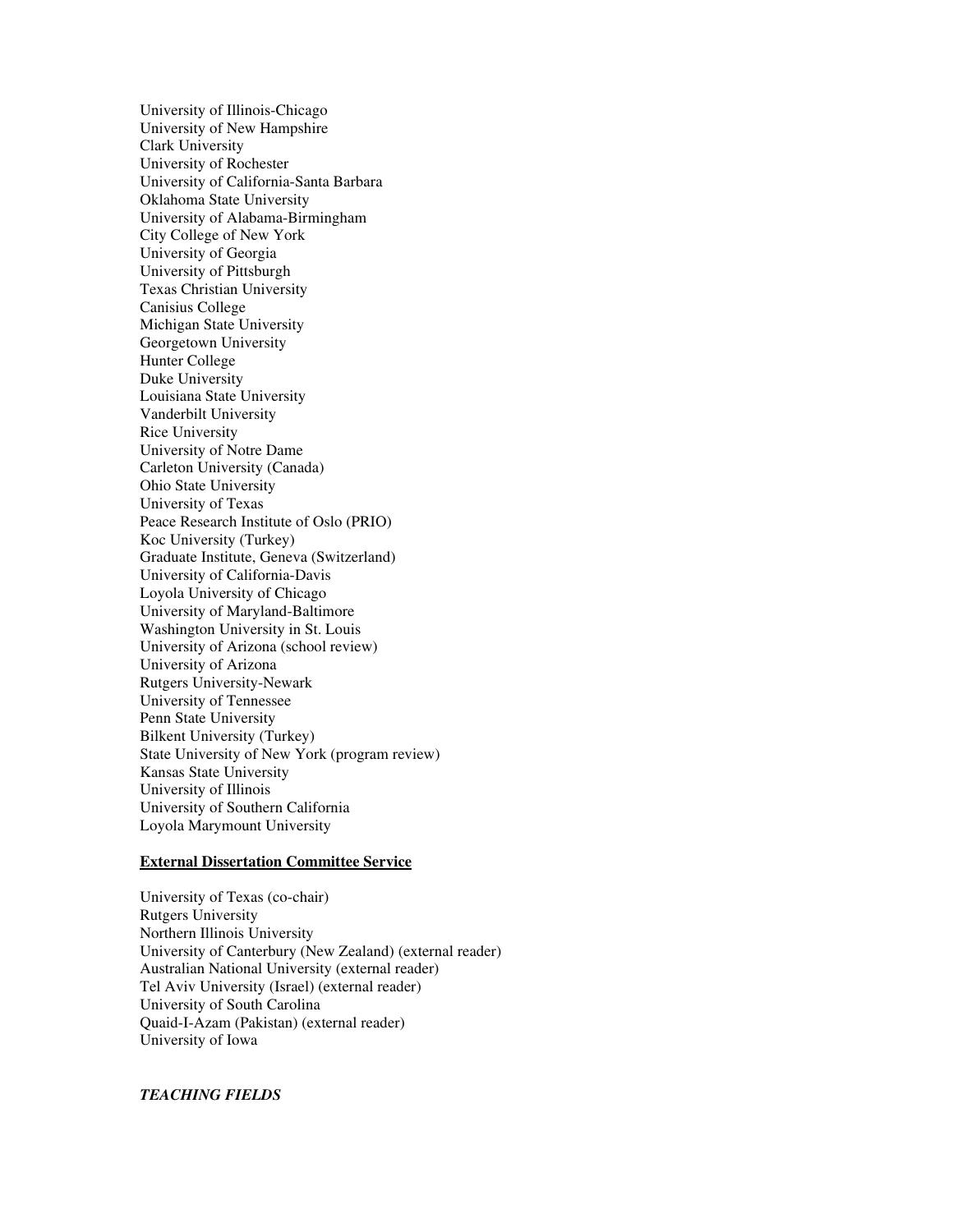Introduction to International Relations International War and Peace International Relations Theory International Organizations International Law Ethnic Conflict International Conflict Management Approaches to Peace Peace Operations Political Methodology

# *COMMUNITY ENGAGEMENT AND PUBLIC SERVICE*

#### **Public Presentations, Briefings, and Interviews (since promotion to full professor)**

World Affairs Council of Western Michigan World Affairs Council of Central Illinois Quad Cities World Affairs Council Illinois Agricultural Leadership Foundation Department of Defense (briefing sponsored by National Academy of Sciences) DuPage Valley Social Science Teachers Conference Kiwanis Whiteside Forum World Affairs Council of Peoria World Affairs Council of West Central Illinois World Affairs Council of Danville YMCA United Nations Association of the USA Champaign County Democrats WBEZ - Chicago, IL Americans for Informed Democracy WGVU - Grand Rapids, MI Channel 20 (cable) - Grand Rapids, MI WLRW - Champaign, IL Christian Science Monitor Radio Public Radio Satellite System B'nai B'rith Grand Prairie Lodge KFRU - Columbia, MO WDWS - Champaign, IL WJON - St. Cloud, MN WBVP - Pittsburgh, PA WILL - Urbana, IL WMAY - Springfield, IL KSPC – Los Angeles, CA WCIA-TV - Champaign, IL WEIU-TV – Charleston, IL Newsweek "On Air" Channel 2 - Springfield, IL KDAF - Dallas, TX KDFW-TV – Dallas, TX Illinois Public Radio Network WICD-TV - Champaign, IL CKNW - Vancouver, Canada KGOU – Norman, OK KRLD – Dallas, TX Voice of America